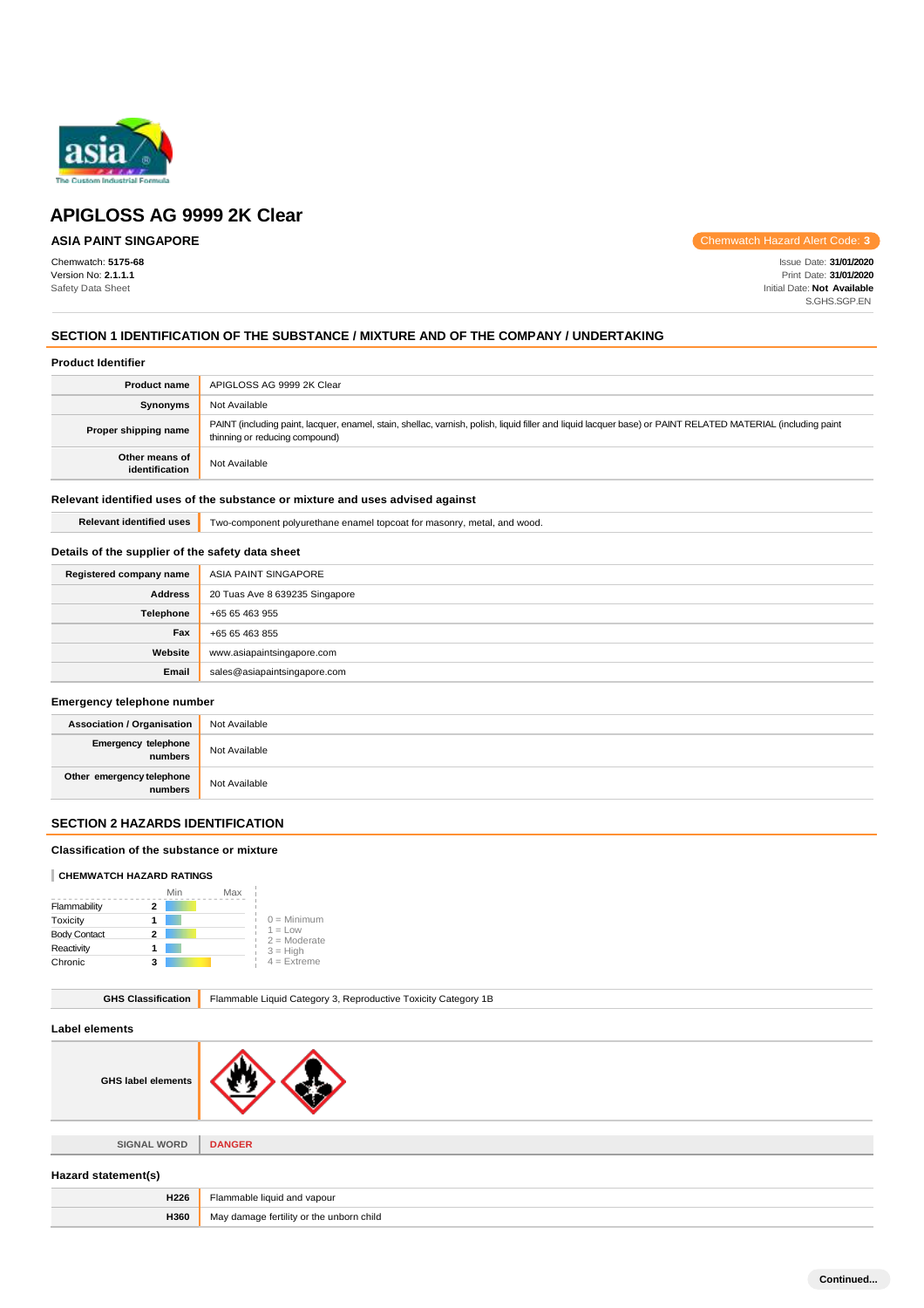### **Precautionary statement(s) Prevention**

| P201 | Obtain special instructions before use.                                                        |
|------|------------------------------------------------------------------------------------------------|
| P210 | Keep away from heat, hot surfaces, sparks, open flames and other ignition sources. No smoking. |
| P233 | Keep container tightly closed.                                                                 |
| P280 | Wear protective gloves/protective clothing/eye protection/face protection.                     |
| P240 | Ground/bond container and receiving equipment.                                                 |
| P241 | Use explosion-proof electrical/ventilating/lighting/intrinsically safe equipment.              |
| P242 | Use only non-sparking tools.                                                                   |
| P243 | Take precautionary measures against static discharge.                                          |

### **Precautionary statement(s) Response**

| P308+P313      | IF exposed or concerned: Get medical advice/attention.                                              |
|----------------|-----------------------------------------------------------------------------------------------------|
| P370+P378      | In case of fire: Use alcohol resistant foam or normal protein foam for extinction.                  |
| P303+P361+P353 | IF ON SKIN (or hair): Take off immediately all contaminated clothing. Rinse skin with water/shower. |

#### **Precautionary statement(s) Storage**

| P403+P235 | Store in a well-ventilated place. Keep cool. |
|-----------|----------------------------------------------|
| P405      | ، مەت<br>ked up.                             |

#### **Precautionary statement(s) Disposal**

**P501** Dispose of contents/container to authorised chemical landfill or if organic to high temperature incineration

### **SECTION 3 COMPOSITION / INFORMATION ON INGREDIENTS**

#### **Substances**

See section below for composition of Mixtures

#### **Mixtures**

| <b>CAS No</b> | %[weight] | Name                                       |
|---------------|-----------|--------------------------------------------|
| 123-86-4      | <5        | n-butyl acetate                            |
| 111-15-9      | <5        | 2-ethoxyethyl acetate                      |
| 64742-95-6.   | <5        | naphtha petroleum, light aromatic solvent  |
| 1330-20-7     | - < 1     | xylene                                     |
|               | balance   | Ingredients determined not to be hazardous |

# **SECTION 4 FIRST AID MEASURES**

# **Description of first aid measures**

| <b>Eye Contact</b>  | If this product comes in contact with the eyes:<br>Wash out immediately with fresh running water.<br>Ensure complete irrigation of the eye by keeping eyelids apart and away from eye and moving the eyelids by occasionally lifting the upper and lower lids.<br>Seek medical attention without delay; if pain persists or recurs seek medical attention.<br>Removal of contact lenses after an eye injury should only be undertaken by skilled personnel.                                                                                                                                                                                                                                                      |
|---------------------|------------------------------------------------------------------------------------------------------------------------------------------------------------------------------------------------------------------------------------------------------------------------------------------------------------------------------------------------------------------------------------------------------------------------------------------------------------------------------------------------------------------------------------------------------------------------------------------------------------------------------------------------------------------------------------------------------------------|
| <b>Skin Contact</b> | If skin or hair contact occurs:<br>Flush skin and hair with running water (and soap if available).<br>▶ Seek medical attention in event of irritation.                                                                                                                                                                                                                                                                                                                                                                                                                                                                                                                                                           |
| Inhalation          | If fumes or combustion products are inhaled remove from contaminated area.<br>Lay patient down. Keep warm and rested.<br>Prostheses such as false teeth, which may block airway, should be removed, where possible, prior to initiating first aid procedures.<br>▶ Apply artificial respiration if not breathing, preferably with a demand valve resuscitator, bag-valve mask device, or pocket mask as trained. Perform CPR if<br>necessary.<br>Transport to hospital, or doctor.                                                                                                                                                                                                                               |
| Ingestion           | If swallowed do NOT induce vomiting.<br>If vomiting occurs, lean patient forward or place on left side (head-down position, if possible) to maintain open airway and prevent aspiration.<br>Observe the patient carefully.<br>Never give liquid to a person showing signs of being sleepy or with reduced awareness; i.e. becoming unconscious.<br>Give water to rinse out mouth, then provide liquid slowly and as much as casualty can comfortably drink.<br>$\triangleright$ Seek medical advice.<br>Avoid giving milk or oils.<br>Avoid giving alcohol.<br>If spontaneous vomiting appears imminent or occurs, hold patient's head down, lower than their hips to help avoid possible aspiration of vomitus. |

### **Indication of any immediate medical attention and special treatment needed**

Any material aspirated during vomiting may produce lung injury. Therefore emesis should not be induced mechanically or pharmacologically. Mechanical means should be used if it is considered necessary to evacuate the stomach contents; these include gastric lavage after endotracheal intubation. If spontaneous vomiting has occurred after ingestion, the patient should be monitored for difficult breathing, as adverse effects of aspiration into the lungs may be delayed up to 48 hours. For acute or short term repeated exposures to ethylene glycol:

**Continued...**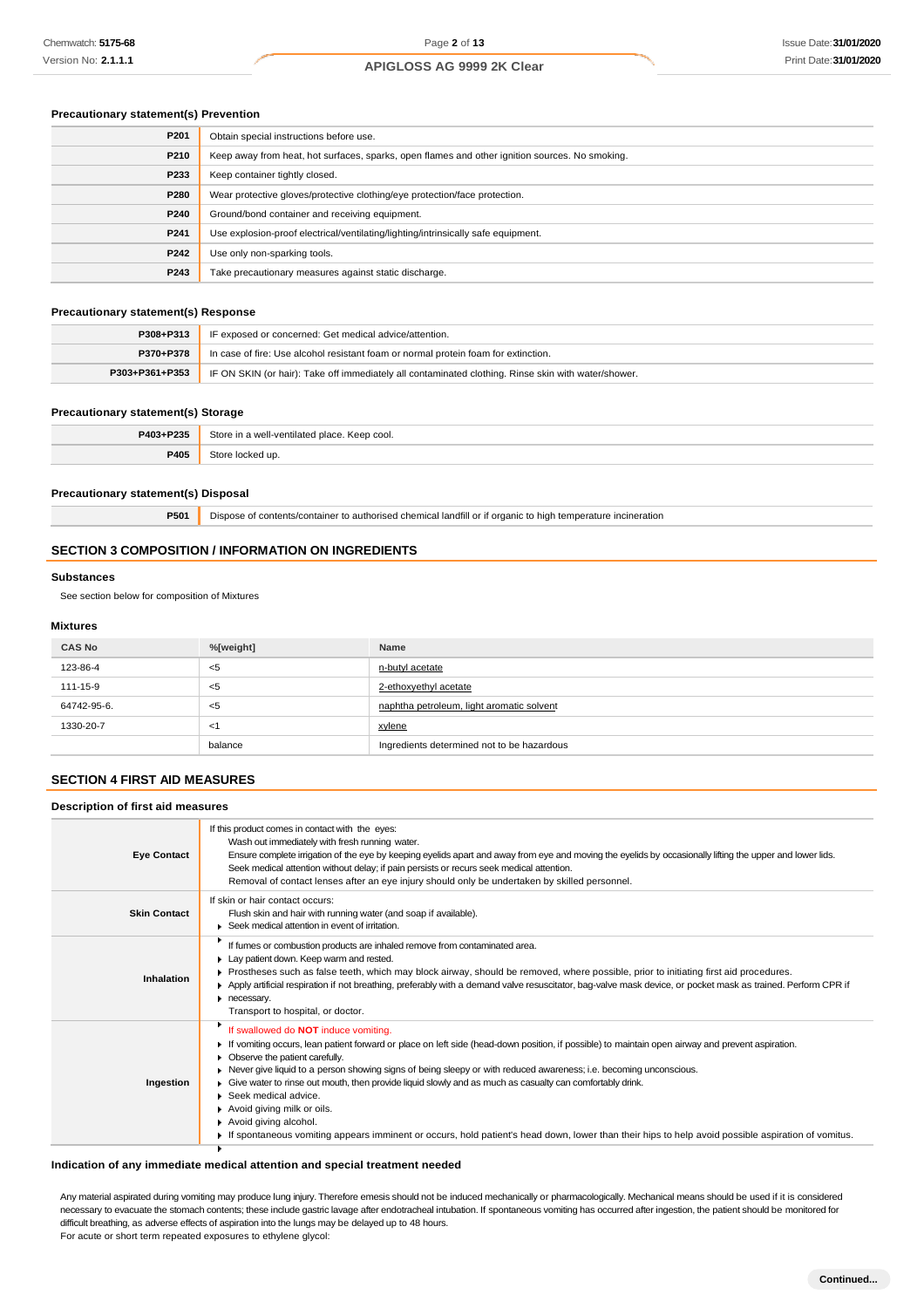Early treatment of ingestion is important. Ensure emesis is satisfactory.

Test and correct for metabolic acidosis and hypocalcaemia.

Apply sustained diuresis when possible with hypertonic mannitol.

Evaluate renal status and begin haemodialysis if indicated. [I.L.O]

Rapid absorption is an indication that emesis or lavage is effective only in the first few hours. Cathartics and charcoal are generally not effective.

Correct acidosis, fluid/electrolyte balance and respiratory depression in the usual manner. Systemic acidosis (below 7.2) can be treated with intravenous sodium bicarbonate solution. Ethanol therapy prolongs the half-life of ethylene glycol and reduces the formation of toxic metabolites.

Pyridoxine and thiamine are cofactors for ethylene glycol metabolism and should be given (50 to 100 mg respectively) intramuscularly, four times per day for 2 days.

Magnesium is also a cofactor and should be replenished. The status of 4-methylpyrazole, in the treatment regime, is still uncertain. For clearance of the material and its metabolites, haemodialysis is much superior to peritoneal dialysis.

#### [Ellenhorn and Barceloux: Medical Toxicology]

It has been suggested that there is a need for establishing a new biological exposure limit before a workshift that is clearly below 100 mmol ethoxy-acetic acids per mole creatinine in morning urine of people occupationally exposed to ethylene glycol ethers. This arises from the finding that an increase in urinary stones may be associated with such exposures.

*Laitinen J., et al: Occupational & Environmental Medicine 1996; 53, 595-600*

For acute or short term repeated exposures to xylene:

Gastro-intestinal absorption is significant with ingestions. For ingestions exceeding 1-2 ml (xylene)/kg, intubation and lavage with cuffed endotracheal tube is recommended. The use of charcoal and cathartics is equivocal.

Pulmonary absorption is rapid with about 60-65% retained at rest.

Primary threat to life from ingestion and/or inhalation, is respiratory failure.

Patients should be quickly evaluated for signs of respiratory distress (e.g. cyanosis, tachypnoea, intercostal retraction, obtundation) and given oxygen. Patients with inadequate tidal volumes or poor arterial blood gases (pO2 < 50 mm Hg or pCO2 > 50 mm Hg) should be intubated.

Arrhythmias complicate some hydrocarbon ingestion and/or inhalation and electrocardiographic evidence of myocardial injury has been reported; intravenous lines and cardiac monitors should be established in obviously symptomatic patients. The lungs excrete inhaled solvents, so that hyperventilation improves clearance.

A chest x-ray should be taken immediately after stabilisation of breathing and circulation to document aspiration and detect the presence of pneumothorax.

Epinephrine (adrenalin) is not recommended for treatment of bronchospasm because of potential myocardial sensitisation to catecholamines. Inhaled cardioselective bronchodilators (e.g. Alupent, Salbutamol) are the preferred agents, with aminophylline a second choice.

BIOLOGICAL EXPOSURE INDEX - BEI

These represent the determinants observed in specimens collected from a healthy worker exposed at the Exposure Standard (ES or TLV):

| Determinant                    | Index                | Sampling Time       | Comments |
|--------------------------------|----------------------|---------------------|----------|
| Methylhippu-ric acids in urine | 1.5 gm/gm creatinine | End of shift        |          |
|                                | 2 mg/min             | Last 4 hrs of shift |          |

# **SECTION 5 FIREFIGHTING MEASURES**

#### **Extinguishing media**

#### **Special hazards arising from the substrate or mixture**

| Fire Incompatibility |
|----------------------|

**Fire Incompatibility**  $\rightarrow$  Avoid contamination with oxidising agents i.e. nitrates, oxidising acids, chlorine bleaches, pool chlorine etc. as ignition may result

#### **Advice for firefighters**

| <b>Fire Fighting</b>         | Alert Fire Brigade and tell them location and nature of hazard.<br>May be violently or explosively reactive.<br>Wear breathing apparatus plus protective gloves.<br>Prevent, by any means available, spillage from entering drains or water course.<br>If safe, switch off electrical equipment until vapour fire hazard removed.<br>Use water delivered as a fine spray to control fire and cool adjacent area.<br>Avoid spraying water onto liquid pools.<br><b>DO NOT</b> approach containers suspected to be hot.<br>Cool fire exposed containers with water spray from a protected location.<br>If safe to do so, remove containers from path of fire. |
|------------------------------|-------------------------------------------------------------------------------------------------------------------------------------------------------------------------------------------------------------------------------------------------------------------------------------------------------------------------------------------------------------------------------------------------------------------------------------------------------------------------------------------------------------------------------------------------------------------------------------------------------------------------------------------------------------|
| <b>Fire/Explosion Hazard</b> | Liquid and vapour are flammable.<br>Moderate fire hazard when exposed to heat or flame.<br>Vapour forms an explosive mixture with air.<br>Moderate explosion hazard when exposed to heat or flame.<br>Vapour may travel a considerable distance to source of ignition.<br>Heating may cause expansion or decomposition leading to violent rupture of containers.<br>On combustion, may emit toxic fumes of carbon monoxide (CO).<br>Combustion products include,: carbon monoxide (CO), carbon dioxide (CO2), other pyrolysis products typical of burning organic material                                                                                  |

# **SECTION 6 ACCIDENTAL RELEASE MEASURES**

### **Personal precautions, protective equipment and emergency procedures**

| <b>Minor Spills</b> | Remove all ignition sources.<br>Clean up all spills immediately.<br>Avoid breathing vapours and contact with skin and eyes.<br>Control personal contact with the substance, by using protective equipment.<br>Contain and absorb small quantities with vermiculite or other absorbent material.<br>Wipe up.<br>Collect residues in a flammable waste container. |
|---------------------|-----------------------------------------------------------------------------------------------------------------------------------------------------------------------------------------------------------------------------------------------------------------------------------------------------------------------------------------------------------------|
| <b>Major Spills</b> | Clear area of personnel and move upwind.<br>Alert Fire Brigade and tell them location and nature of hazard.<br>May be violently or explosively reactive.<br>Wear breathing apparatus plus protective gloves.<br>Prevent, by any means available, spillage from entering drains or water course.<br>Consider evacuation (or protect in place).                   |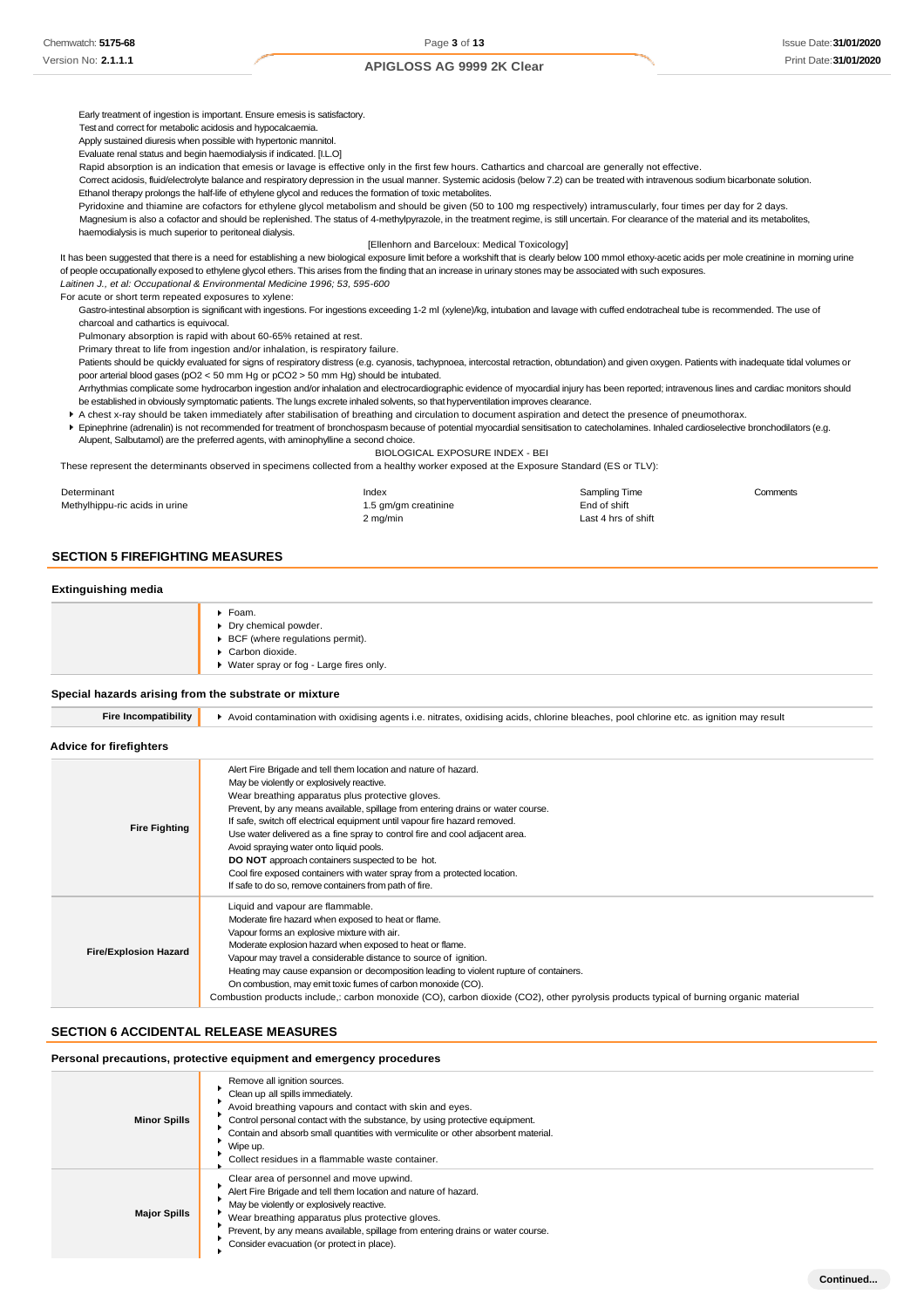| ▶ No smoking, naked lights or ignition sources.                            |
|----------------------------------------------------------------------------|
| Increase ventilation.                                                      |
| Stop leak if safe to do so.                                                |
| • Water spray or fog may be used to disperse /absorb vapour.               |
| Contain spill with sand, earth or vermiculite.                             |
| Use only spark-free shovels and explosion proof equipment.                 |
| Collect recoverable product into labelled containers for recycling.        |
| Absorb remaining product with sand, earth or vermiculite.                  |
| Collect solid residues and seal in labelled drums for disposal.            |
| ▶ Wash area and prevent runoff into drains.                                |
| If contamination of drains or waterways occurs, advise emergency services. |
|                                                                            |
| Personal Protective Equipment advice is contained in Section 8 of the SDS. |
|                                                                            |
| <b>SECTION 7 HANDLING AND STORAGE</b>                                      |
|                                                                            |
| Precautions for safe handling                                              |

| Safe handling            | Containers, even those that have been emptied, may contain explosive vapours.<br>Do NOT cut, drill, grind, weld or perform similar operations on or near containers.<br>Avoid all personal contact, including inhalation.<br>Wear protective clothing when risk of overexposure occurs.<br>Use in a well-ventilated area.<br>Prevent concentration in hollows and sumps.<br>DO NOT enter confined spaces until atmosphere has been checked.<br>Avoid smoking, naked lights or ignition sources.<br>Avoid generation of static electricity.<br><b>DO NOT</b> use plastic buckets.<br>Earth all lines and equipment.<br>Use spark-free tools when handling.<br>Avoid contact with incompatible materials.<br>When handling, DO NOT eat, drink or smoke.<br>Keep containers securely sealed when not in use.<br>Avoid physical damage to containers.<br>Always wash hands with soap and water after handling.<br>Work clothes should be laundered separately.<br>Use good occupational work practice.<br>Observe manufacturer's storage and handling recommendations contained within this MSDS.<br>Atmosphere should be regularly checked against established exposure standards to ensure safe working conditions.                                                                                                                                                                                                                                                                                                                                                                                                                                                                                                                                                      |
|--------------------------|------------------------------------------------------------------------------------------------------------------------------------------------------------------------------------------------------------------------------------------------------------------------------------------------------------------------------------------------------------------------------------------------------------------------------------------------------------------------------------------------------------------------------------------------------------------------------------------------------------------------------------------------------------------------------------------------------------------------------------------------------------------------------------------------------------------------------------------------------------------------------------------------------------------------------------------------------------------------------------------------------------------------------------------------------------------------------------------------------------------------------------------------------------------------------------------------------------------------------------------------------------------------------------------------------------------------------------------------------------------------------------------------------------------------------------------------------------------------------------------------------------------------------------------------------------------------------------------------------------------------------------------------------------------------------------------------------------------------------------------------------------------------|
| <b>Other information</b> | Store in original containers in approved flammable liquid storage area.<br>Store away from incompatible materials in a cool, dry, well-ventilated area.<br>DO NOT store in pits, depressions, basements or areas where vapours may be trapped.<br>No smoking, naked lights, heat or ignition sources.<br>Storage areas should be clearly identified, well illuminated, clear of obstruction and accessible only to trained and authorised personnel - adequate security<br>must be provided so that unauthorised personnel do not have access.<br>Store according to applicable regulations for flammable materials for storage tanks, containers, piping, buildings, rooms, cabinets, allowable quantities and<br>minimum storage distances.<br>Use non-sparking ventilation systems, approved explosion proof equipment and intrinsically safe electrical systems.<br>Have appropriate extinguishing capability in storage area (e.g. portable fire extinguishers - dry chemical, foam or carbon dioxide) and flammable gas<br>detectors.<br>Keep adsorbents for leaks and spills readily available.<br>Protect containers against physical damage and check regularly for leaks.<br>Observe manufacturer's storage and handling recommendations contained within this MSDS.<br>In addition, for tank storages (where appropriate):<br>Store in grounded, properly designed and approved vessels and away from incompatible materials.<br>For bulk storages, consider use of floating roof or nitrogen blanketed vessels; where venting to atmosphere is possible, equip storage tank vents with flame<br>arrestors; inspect tank vents during winter conditions for vapour/ice build-up.<br>Storage tanks should be above ground and diked to hold entire contents. |

# **Conditions for safe storage, including any incompatibilities**

| Suitable container             | Packing as supplied by manufacturer.<br>Plastic containers may only be used if approved for flammable liquid.<br>Check that containers are clearly labelled and free from leaks.<br>For low viscosity materials (i): Drums and jerry cans must be of the non-removable head type. (ii): Where a can is to be used as an inner package, the can<br>must have a screwed enclosure.<br>For materials with a viscosity of at least 2680 cSt. (23 deg. C)<br>For manufactured product having a viscosity of at least 250 cSt. (23 deg. C)<br>Manufactured product that requires stirring before use and having a viscosity of at least 20 cSt (25 deg. C): (i) Removable head packaging; (ii) Cans with<br>friction closures and (iii) low pressure tubes and cartridges may be used.<br>Where combination packages are used, and the inner packages are of glass, there must be sufficient inert cushioning material in contact with inner and outer<br>packages<br>In addition, where inner packagings are glass and contain liquids of packing group I there must be sufficient inert absorbent to absorb any spillage, unless<br>the outer packaging is a close fitting moulded plastic box and the substances are not incompatible with the plastic.                                               |
|--------------------------------|----------------------------------------------------------------------------------------------------------------------------------------------------------------------------------------------------------------------------------------------------------------------------------------------------------------------------------------------------------------------------------------------------------------------------------------------------------------------------------------------------------------------------------------------------------------------------------------------------------------------------------------------------------------------------------------------------------------------------------------------------------------------------------------------------------------------------------------------------------------------------------------------------------------------------------------------------------------------------------------------------------------------------------------------------------------------------------------------------------------------------------------------------------------------------------------------------------------------------------------------------------------------------------------------------|
| <b>Storage incompatibility</b> | Vigorous reactions, sometimes amounting to explosions, can result from the contact between aromatic rings and strong oxidising agents.<br>Aromatics can react exothermically with bases and with diazo compounds.<br>For alkyl aromatics:<br>The alkyl side chain of aromatic rings can undergo oxidation by several mechanisms. The most common and dominant one is the attack by oxidation at benzylic<br>carbon as the intermediate formed is stabilised by resonance structure of the ring.<br>Following reaction with oxygen and under the influence of sunlight, a hydroperoxide at the alpha-position to the aromatic ring, is the primary oxidation product<br>formed (provided a hydrogen atom is initially available at this position) - this product is often short-lived but may be stable dependent on the nature of the<br>aromatic substitution; a secondary C-H bond is more easily attacked than a primary C-H bond whilst a tertiary C-H bond is even more susceptible to attack<br>by oxygen<br>Monoalkylbenzenes may subsequently form monocarboxylic acids; alkyl naphthalenes mainly produce the corresponding naphthalene carboxylic acids.<br>Oxidation in the presence of transition metal salts not only accelerates but also selectively decomposes the hydroperoxides. |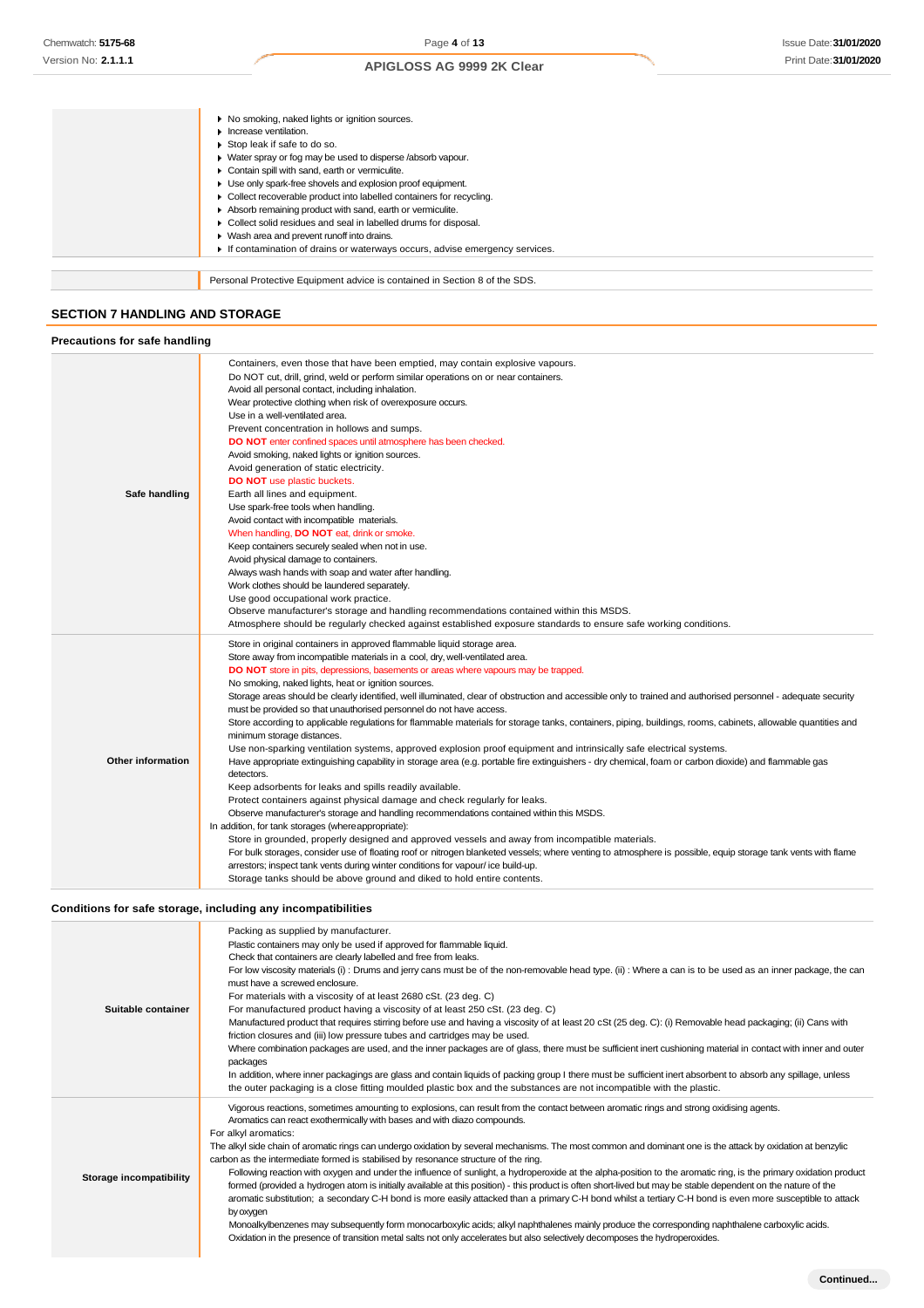Hock-rearrangement by the influence of strong acids converts the hydroperoxides to hemiacetals. Peresters formed from the hydroperoxides undergo Criegee rearrangement easily.

Alkali metals accelerate the oxidation while CO2 as co-oxidant enhances the selectivity.

- Microwave conditions give improved yields of the oxidation products.
- Photo-oxidation products may occur following reaction with hydroxyl radicals and NOx these may be components of photochemical smogs.
- Oxidation of Alkylaromatics: T.S.S Rao and Shubhra Awasthi: E-Journal of Chemistry Vol 4, No. 1, pp 1-13 January 2007
- Avoid reaction with oxidising agents

### **SECTION 8 EXPOSURE CONTROLS / PERSONAL PROTECTION**

#### **Control parameters**

# **OCCUPATIONAL EXPOSURE LIMITS (OEL)**

# **INGREDIENT DATA**

| Source                                                                 | Ingredient            | <b>Material name</b>          | <b>TWA</b>          | <b>STEL</b>         | Peak          | <b>Notes</b>  |
|------------------------------------------------------------------------|-----------------------|-------------------------------|---------------------|---------------------|---------------|---------------|
| Singapore Permissible<br><b>Exposure Limits of Toxic</b><br>Substances | n-butyl acetate       | n-Butyl acetate               | 713 mg/m3 / 150 ppm | 200 mg/m3 / 950 ppm | Not Available | Not Available |
| Singapore Permissible<br><b>Exposure Limits of Toxic</b><br>Substances | 2-ethoxyethyl acetate | 2-Ethoxyethyl acetate (EGEEA) | 27 mg/m3 / 5 ppm    | Not Available       | Not Available | Not Available |
| Singapore Permissible<br><b>Exposure Limits of Toxic</b><br>Substances | xylene                | Xylene                        | 434 mg/m3 / 100 ppm | 150 mg/m3 / 651 ppm | Not Available | Not Available |

# **EMERGENCY LIMITS**

| Ingredient                                   | <b>Material name</b>                                                                                            |                       | TEEL-1           | TEEL-2           | TEEL-3           |
|----------------------------------------------|-----------------------------------------------------------------------------------------------------------------|-----------------------|------------------|------------------|------------------|
| n-butyl acetate                              | Butyl acetate, n-                                                                                               |                       | Not<br>Available | Not<br>Available | Not<br>Available |
| 2-ethoxyethyl acetate                        | Ethoxyethylacetate, 2-                                                                                          |                       | 15 ppm           | 420 ppm          | 2500 ppm         |
| naphtha petroleum, light<br>aromatic solvent | Aromatic hydrocarbon solvents; (High flash naphtha distillates; Solvent naphtha (petroleum), light<br>aromatic) |                       | 3.1 ppm          | 34 ppm           | 410 ppm          |
| xylene                                       | Xylenes                                                                                                         |                       | Not<br>Available | Not<br>Available | Not<br>Available |
|                                              |                                                                                                                 |                       |                  |                  |                  |
| Ingredient                                   | <b>Original IDLH</b><br><b>Revised IDLH</b>                                                                     |                       |                  |                  |                  |
| المقصقصصات الريفانيات                        | $10.000 \text{ mm}$                                                                                             | $4.700$ II FI $1.222$ |                  |                  |                  |

| n-butyl acetate                              | 10,000 ppm    | 1,700 [LEL] ppm |
|----------------------------------------------|---------------|-----------------|
| 2-ethoxyethyl acetate                        | 2,500 ppm     | 500 ppm         |
| naphtha petroleum, light<br>aromatic solvent | Not Available | Not Available   |
| xylene                                       | 1,000 ppm     | 900 ppm         |

# **Exposure controls**

|                                     | Engineering controls are used to remove a hazard or place a barrier between the worker and the hazard. Well-designed engineering controls can be highly<br>effective in protecting workers and will typically be independent of worker interactions to provide this high level of protection.<br>The basic types of engineering controls are:<br>Process controls which involve changing the way a job activity or process is done to reduce the risk.<br>Enclosure and/or isolation of emission source which keeps a selected hazard "physically" away from the worker and ventilation that strategically "adds" and<br>"removes" air in the work environment. Ventilation can remove or dilute an air contaminant if designed properly. The design of a ventilation system must match<br>the particular process and chemical or contaminant in use.<br>Employers may need to use multiple types of controls to prevent employee overexposure.<br>For flammable liquids and flammable gases, local exhaust ventilation or a process enclosure ventilation system may be required. Ventilation equipment should<br>be explosion-resistant.<br>Air contaminants generated in the workplace possess varying "escape" velocities which, in turn, determine the "capture velocities" of fresh circulating air<br>required to effectively remove the contaminant. |                                  |                                            |
|-------------------------------------|--------------------------------------------------------------------------------------------------------------------------------------------------------------------------------------------------------------------------------------------------------------------------------------------------------------------------------------------------------------------------------------------------------------------------------------------------------------------------------------------------------------------------------------------------------------------------------------------------------------------------------------------------------------------------------------------------------------------------------------------------------------------------------------------------------------------------------------------------------------------------------------------------------------------------------------------------------------------------------------------------------------------------------------------------------------------------------------------------------------------------------------------------------------------------------------------------------------------------------------------------------------------------------------------------------------------------------------------------------------|----------------------------------|--------------------------------------------|
|                                     | Type of Contaminant:                                                                                                                                                                                                                                                                                                                                                                                                                                                                                                                                                                                                                                                                                                                                                                                                                                                                                                                                                                                                                                                                                                                                                                                                                                                                                                                                         |                                  | Air Speed:                                 |
| Appropriate engineering<br>controls | solvent, vapours, degreasing etc., evaporating from tank (in still air).                                                                                                                                                                                                                                                                                                                                                                                                                                                                                                                                                                                                                                                                                                                                                                                                                                                                                                                                                                                                                                                                                                                                                                                                                                                                                     |                                  |                                            |
|                                     | aerosols, fumes from pouring operations, intermittent container filling, low speed conveyer transfers, welding, spray drift, plating acid fumes,<br>pickling (released at low velocity into zone of active generation)                                                                                                                                                                                                                                                                                                                                                                                                                                                                                                                                                                                                                                                                                                                                                                                                                                                                                                                                                                                                                                                                                                                                       |                                  | $0.5 - 1$ m/s<br>$(100 - 200)$<br>f/min.)  |
|                                     | direct spray, spray painting in shallow booths, drum filling, conveyer loading, crusher dusts, gas discharge (active generation into zone of<br>rapid air motion)                                                                                                                                                                                                                                                                                                                                                                                                                                                                                                                                                                                                                                                                                                                                                                                                                                                                                                                                                                                                                                                                                                                                                                                            |                                  | $1-2.5$ m/s<br>$(200 - 500)$<br>$f/min.$ ) |
|                                     | Within each range the appropriate value depends on:                                                                                                                                                                                                                                                                                                                                                                                                                                                                                                                                                                                                                                                                                                                                                                                                                                                                                                                                                                                                                                                                                                                                                                                                                                                                                                          |                                  |                                            |
|                                     | Lower end of the range                                                                                                                                                                                                                                                                                                                                                                                                                                                                                                                                                                                                                                                                                                                                                                                                                                                                                                                                                                                                                                                                                                                                                                                                                                                                                                                                       | Upper end of the range           |                                            |
|                                     | 1: Room air currents minimal or favourable to capture                                                                                                                                                                                                                                                                                                                                                                                                                                                                                                                                                                                                                                                                                                                                                                                                                                                                                                                                                                                                                                                                                                                                                                                                                                                                                                        | 1: Disturbing room air currents  |                                            |
|                                     | 2: Contaminants of low toxicity or of nuisance value only.                                                                                                                                                                                                                                                                                                                                                                                                                                                                                                                                                                                                                                                                                                                                                                                                                                                                                                                                                                                                                                                                                                                                                                                                                                                                                                   | 2: Contaminants of high toxicity |                                            |
|                                     | 3: Intermittent, low production.                                                                                                                                                                                                                                                                                                                                                                                                                                                                                                                                                                                                                                                                                                                                                                                                                                                                                                                                                                                                                                                                                                                                                                                                                                                                                                                             | 3: High production, heavy use    |                                            |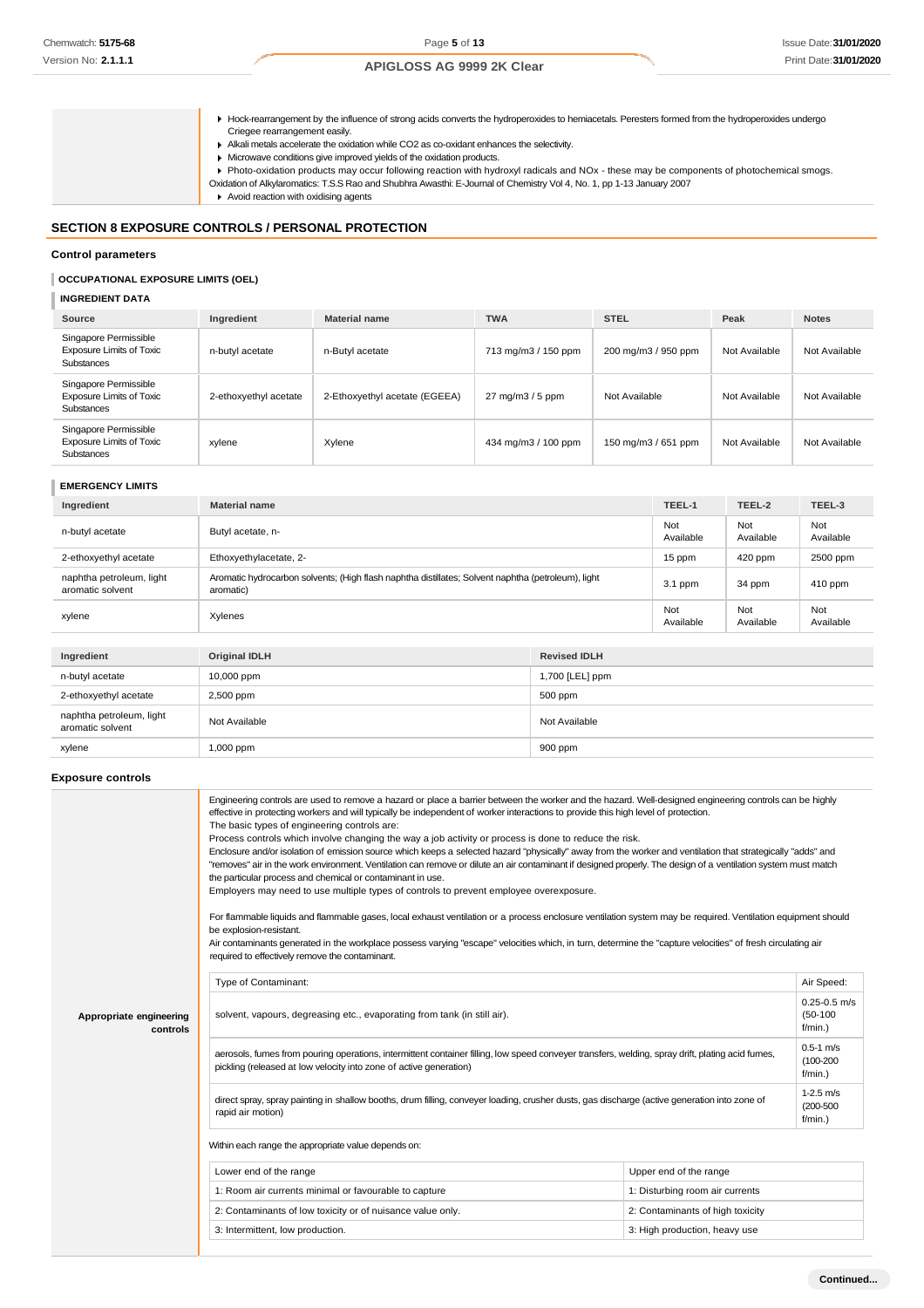|                              | 4: Large hood or large air mass in motion                                                                                                                                                                                                                                                                                                                                                                                                                                                                                                                                                                                                                                                                                                                                                                                                                                                                                                                                                                                                                                                                                                                                                                                                                                                                                                                                                                                                                                                                                                                                                                                                                                                                                                                                                                                                            | 4: Small hood-local control only |
|------------------------------|------------------------------------------------------------------------------------------------------------------------------------------------------------------------------------------------------------------------------------------------------------------------------------------------------------------------------------------------------------------------------------------------------------------------------------------------------------------------------------------------------------------------------------------------------------------------------------------------------------------------------------------------------------------------------------------------------------------------------------------------------------------------------------------------------------------------------------------------------------------------------------------------------------------------------------------------------------------------------------------------------------------------------------------------------------------------------------------------------------------------------------------------------------------------------------------------------------------------------------------------------------------------------------------------------------------------------------------------------------------------------------------------------------------------------------------------------------------------------------------------------------------------------------------------------------------------------------------------------------------------------------------------------------------------------------------------------------------------------------------------------------------------------------------------------------------------------------------------------|----------------------------------|
|                              | Simple theory shows that air velocity falls rapidly with distance away from the opening of a simple extraction pipe. Velocity generally decreases with the square<br>of distance from the extraction point (in simple cases). Therefore the air speed at the extraction point should be adjusted, accordingly, after reference to<br>distance from the contaminating source. The air velocity at the extraction fan, for example, should be a minimum of 1-2 m/s (200-400 f/min.) for extraction of<br>solvents generated in a tank 2 meters distant from the extraction point. Other mechanical considerations, producing performance deficits within the extraction<br>apparatus, make it essential that theoretical air velocities are multiplied by factors of 10 or more when extraction systems are installed or used.                                                                                                                                                                                                                                                                                                                                                                                                                                                                                                                                                                                                                                                                                                                                                                                                                                                                                                                                                                                                                         |                                  |
| <b>Personal protection</b>   |                                                                                                                                                                                                                                                                                                                                                                                                                                                                                                                                                                                                                                                                                                                                                                                                                                                                                                                                                                                                                                                                                                                                                                                                                                                                                                                                                                                                                                                                                                                                                                                                                                                                                                                                                                                                                                                      |                                  |
| Eye and face protection      | Safety glasses with side shields<br>Chemical goggles.<br>▶ Contact lenses may pose a special hazard; soft contact lenses may absorb and concentrate irritants. A written policy document, describing the wearing of<br>lenses or restrictions on use, should be created for each workplace or task. This should include a review of lens absorption and adsorption for the class of<br>chemicals in use and an account of injury experience. Medical and first-aid personnel should be trained in their removal and suitable equipment should be<br>readily available. In the event of chemical exposure, begin eye irrigation immediately and remove contact lens as soon as practicable. Lens should be removed<br>at the first signs of eye redness or irritation - lens should be removed in a clean environment only after workers have washed hands thoroughly. [CDC NIOSH<br>Current Intelligence Bulletin 59], [AS/NZS 1336 or national equivalent]                                                                                                                                                                                                                                                                                                                                                                                                                                                                                                                                                                                                                                                                                                                                                                                                                                                                                          |                                  |
| <b>Skin protection</b>       | See Hand protection below                                                                                                                                                                                                                                                                                                                                                                                                                                                                                                                                                                                                                                                                                                                                                                                                                                                                                                                                                                                                                                                                                                                                                                                                                                                                                                                                                                                                                                                                                                                                                                                                                                                                                                                                                                                                                            |                                  |
| Hands/feet protection        | The selection of suitable gloves does not only depend on the material, but also on further marks of quality which vary from manufacturer to manufacturer. Where<br>the chemical is a preparation of several substances, the resistance of the glove material can not be calculated in advance and has therefore to be checked prior<br>to the application.<br>The exact break through time for substances has to be obtained from the manufacturer of the protective gloves and has to be observed when making a final<br>choice.<br>Suitability and durability of glove type is dependent on usage. Important factors in the selection of gloves include:<br>Firequency and duration of contact,<br>• chemical resistance of glove material,<br>glove thickness and<br>٠<br>• dexterity<br>Select gloves tested to a relevant standard (e.g. Europe EN 374, US F739, AS/NZS 2161.1 or national equivalent).<br>> When prolonged or frequently repeated contact may occur, a glove with a protection class of 5 or higher (breakthrough time greater than 240 minutes<br>according to EN 374, AS/NZS 2161.10.1 or national equivalent) is recommended.<br>> When only brief contact is expected, a glove with a protection class of 3 or higher (breakthrough time greater than 60 minutes according to EN 374, AS/NZS<br>2161.10.1 or national equivalent) is recommended.<br>► Some glove polymer types are less affected by movement and this should be taken into account when considering gloves for long-term use.<br>Contaminated gloves should be replaced.<br>Gloves must only be wom on clean hands. After using gloves, hands should be washed and dried thoroughly. Application of a non-perfumed moisturiser is<br>recommended.<br>▶ Wear chemical protective gloves, e.g. PVC.<br>Wear safety footwear or safety gumboots, e.g. Rubber |                                  |
| <b>Body protection</b>       | See Other protection below                                                                                                                                                                                                                                                                                                                                                                                                                                                                                                                                                                                                                                                                                                                                                                                                                                                                                                                                                                                                                                                                                                                                                                                                                                                                                                                                                                                                                                                                                                                                                                                                                                                                                                                                                                                                                           |                                  |
| Other protectio <sub>n</sub> | • Overalls.<br>PVC Apron.<br>PVC protective suit may be required if exposure severe.<br>Eyewash unit.<br>Ensure there is ready access to a safety shower.<br>Some plastic personal protective equipment (PPE) (e.g. gloves, aprons, overshoes) are not recommended as they may produce static electricity.<br>For large scale or continuous use wear tight-weave non-static clothing (no metallic fasteners, cuffs or pockets).<br>Non sparking safety or conductive footwear should be considered. Conductive footwear describes a boot or shoe with a sole made from a conductive compound<br>chemically bound to the bottom components, for permanent control to electrically ground the foot an shall dissipate static electricity from the body to reduce the<br>possibility of ignition of volatile compounds. Electrical resistance must range between 0 to 500,000 ohms. Conductive shoes should be stored in lockers close<br>to the room in which they are worn. Personnel who have been issued conductive footwear should not wear them from their place of work to their homes and<br>return.                                                                                                                                                                                                                                                                                                                                                                                                                                                                                                                                                                                                                                                                                                                                            |                                  |
| <b>Thermal hazards</b>       | Not Available                                                                                                                                                                                                                                                                                                                                                                                                                                                                                                                                                                                                                                                                                                                                                                                                                                                                                                                                                                                                                                                                                                                                                                                                                                                                                                                                                                                                                                                                                                                                                                                                                                                                                                                                                                                                                                        |                                  |

### **Recommended material(s)**

**GLOVE SELECTION INDEX**

| Glove selection is based on a modified presentation of the:<br>"Forsberg Clothing Performance Index".<br>The effect(s) of the following substance(s) are taken into account in the computer-<br>generated selection:<br>APIGLOSS AG 9999 2K Clear |         |  |  |
|---------------------------------------------------------------------------------------------------------------------------------------------------------------------------------------------------------------------------------------------------|---------|--|--|
| <b>Material</b>                                                                                                                                                                                                                                   | CPI     |  |  |
| ##2-ethoxyethyl                                                                                                                                                                                                                                   | acetate |  |  |
| <b>BUTYL</b>                                                                                                                                                                                                                                      | C       |  |  |
| <b>BUTYL/NEOPRENE</b>                                                                                                                                                                                                                             | C       |  |  |
| <b>HYPALON</b>                                                                                                                                                                                                                                    | C       |  |  |
| NAT+NEOPR+NITRILE                                                                                                                                                                                                                                 | C       |  |  |
| <b>NATURAL RUBBER</b>                                                                                                                                                                                                                             | C       |  |  |
| NATURAL+NEOPRENE                                                                                                                                                                                                                                  | C       |  |  |
| <b>NFOPRENE</b>                                                                                                                                                                                                                                   | C       |  |  |
| NEOPRENE/NATURAL                                                                                                                                                                                                                                  | C       |  |  |
| <b>NITRILF</b>                                                                                                                                                                                                                                    | C       |  |  |

### **Respiratory protection**

Type A Filter of sufficient capacity. (AS/NZS 1716 & 1715, EN 143:2000 & 149:2001, ANSI Z88 or national equivalent)

Where the concentration of gas/particulates in the breathing zone, approaches or exceeds the "Exposure Standard" (or ES), respiratory protection is required.

Degree of protection varies with both face-piece and Class of filter; the nature of protection varies with Type of filter.

| <b>Required Minimum</b><br><b>Protection Factor</b> | <b>Half-Face</b><br>Respirator | <b>Full-Face</b><br>Respirator | <b>Powered Air</b><br>Respirator |
|-----------------------------------------------------|--------------------------------|--------------------------------|----------------------------------|
| up to $10 \times ES$                                | A-AUS                          |                                | A-PAPR-AUS /<br>Class 1          |
| up to $50 \times ES$                                | -                              | A-AUS / Class 1                |                                  |
| up to $100 \times ES$                               |                                | $A-2$                          | A-PAPR-2 $\land$                 |

#### ^ - Full-face

A(All classes) = Organic vapours, B AUS or B1 = Acid gasses, B2 = Acid gas or hydrogen cyanide(HCN), B3 = Acid gas or hydrogen cyanide(HCN), E = Sulfur dioxide(SO2), G = Agricultural chemicals,  $K =$  Ammonia(NH3), Hg = Mercury, NO = Oxides of nitrogen, MB = Methyl bromide, AX = Low boiling point organic compounds(below 65 degC)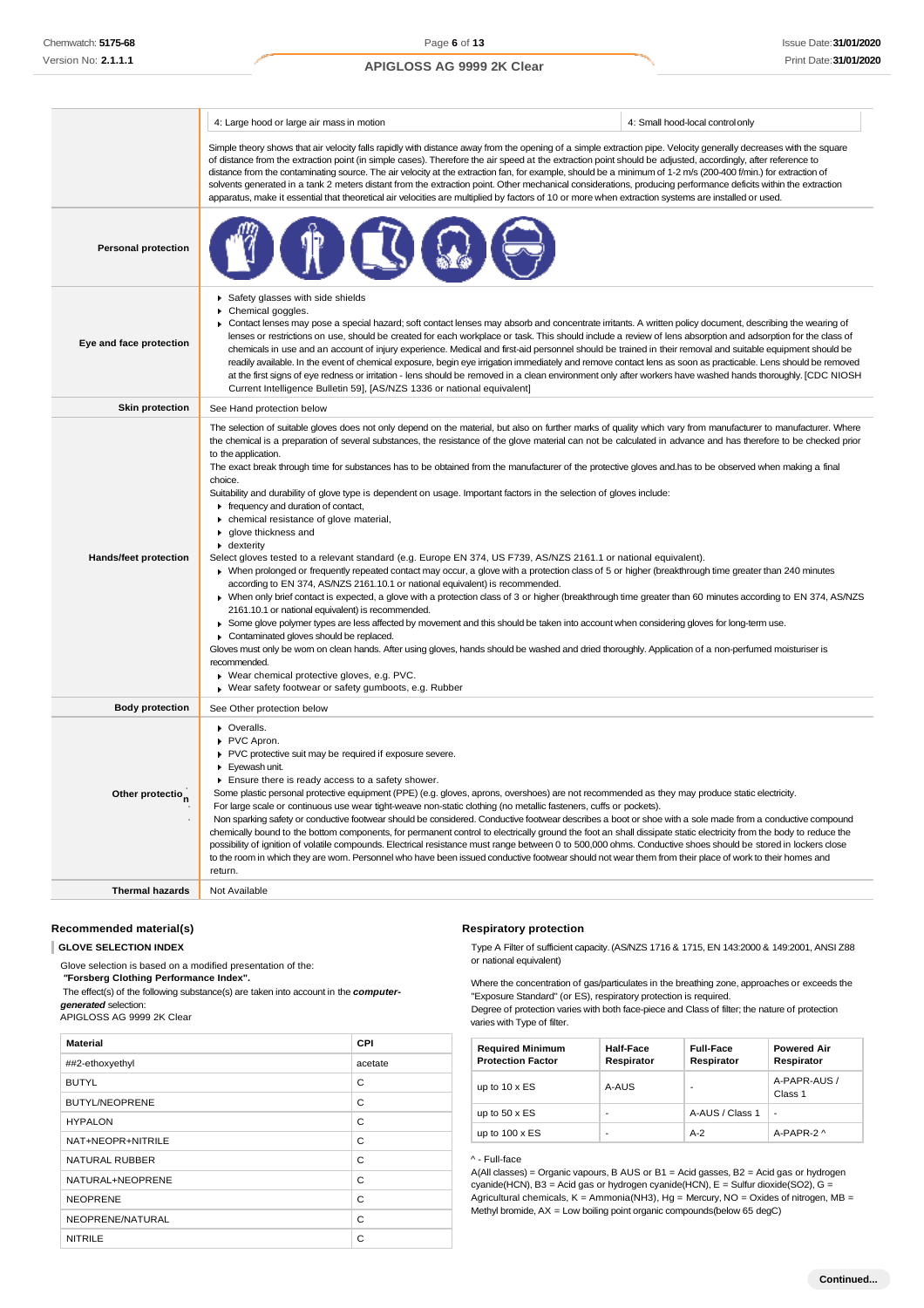| NITRILE+PVC   | C |
|---------------|---|
| <b>PE</b>     | C |
| PE/EVAL/PE    | C |
| <b>PVA</b>    | C |
| <b>PVC</b>    | C |
| PVDC/PE/PVDC  | C |
| SARANEX-23    | C |
| <b>TEFLON</b> | C |
| <b>VITON</b>  | C |
| VITON/BUTYL   | C |

\* CPI - Chemwatch Performance Index

A: Best Selection

B: Satisfactory; may degrade after 4 hours continuous immersion

C: Poor to Dangerous Choice for other than short term immersion

**NOTE**: As a series of factors will influence the actual performance of the glove, a final

selection must be based on detailed observation. -

\* Where the glove is to be used on a short term, casual or infrequent basis, factors such as "feel" or convenience (e.g. disposability), may dictate a choice of gloves which might otherwise be unsuitable following long-term or frequent use. A qualified practitioner should be consulted.

#### **SECTION 9 PHYSICAL AND CHEMICAL PROPERTIES**

### **Information on basic physical and chemical properties**

**Appearance** White flammable liquid; does not mix with water.|Viscosity: 78-80 KU **Physical state** Liquid **Relative density (Water = 1)** 1.26-1.30 **Odour** Not Available **Partition coefficient Partition coefficient n-octanol / water** Not Available **Odour threshold** Not Available **Auto-ignition temperature (°C)** Not Available **pH (as supplied)** Not Applicable **Decomposition temperature** Not Available **Melting point / freezing point** (°C) Not Available **Viscosity (cSt)** Not Available **Viscosity (cSt)** Not Available **Initial boiling point and boiling range (°C)** Not Available **Molecular weight (g/mol)** Not Applicable **boiling range (°C)** Not Applicable **Flash point (°C)** 24 **Taste** Not Available **Evaporation rate** Not Available **Explosive properties** Not Available **Flammability** Flammable. **Communist Example 2 Oxidising properties** Not Available **Upper Explosive Limit (%)** Not Available **Surface Tension (dyn/cm or mN/m)** Not Available **Lower Explosive Limit (%)** Not Available **Volatile Component (%vol)** 50-60 **Vapour pressure (kPa)** Not Available **Gas group** Not Available **Gas group** Not Available **Solubility in water (g/L)** Immiscible **phase a solution (1%)** Not Applicable **Vapour density (Air = 1)** Not Available **VOC g/L** Not Available

# **SECTION 10 STABILITY AND REACTIVITY**

| Reactivity                                 | See section 7                                                                                                                    |
|--------------------------------------------|----------------------------------------------------------------------------------------------------------------------------------|
| <b>Chemical stability</b>                  | Unstable in the presence of incompatible materials.<br>Product is considered stable.<br>Hazardous polymerisation will not occur. |
| Possibility of hazardous<br>reactions      | See section 7                                                                                                                    |
| <b>Conditions to avoid</b>                 | See section 7                                                                                                                    |
| Incompatible materials                     | See section 7                                                                                                                    |
| <b>Hazardous decomposition</b><br>products | See section 5                                                                                                                    |

# **SECTION 11 TOXICOLOGICAL INFORMATION**

#### **Information on toxicological effects**

| Inhaled | Inhalation of vapours or aerosols (mists, fumes), generated by the material during the course of normal handling, may be damaging to the health of the<br>individual.<br>On exposure to mixed trimethylbenzenes, some people may become nervous, tensed, anxious and have difficult breathing. There may be a reduction red blood<br>cells and bleeding abnormalities. There may also be drowsiness. |
|---------|------------------------------------------------------------------------------------------------------------------------------------------------------------------------------------------------------------------------------------------------------------------------------------------------------------------------------------------------------------------------------------------------------|
|         | Acute effects from inhalation of high vapour concentrations may be chest and nasal irritation with coughing, sneezing, headache and even nausea.                                                                                                                                                                                                                                                     |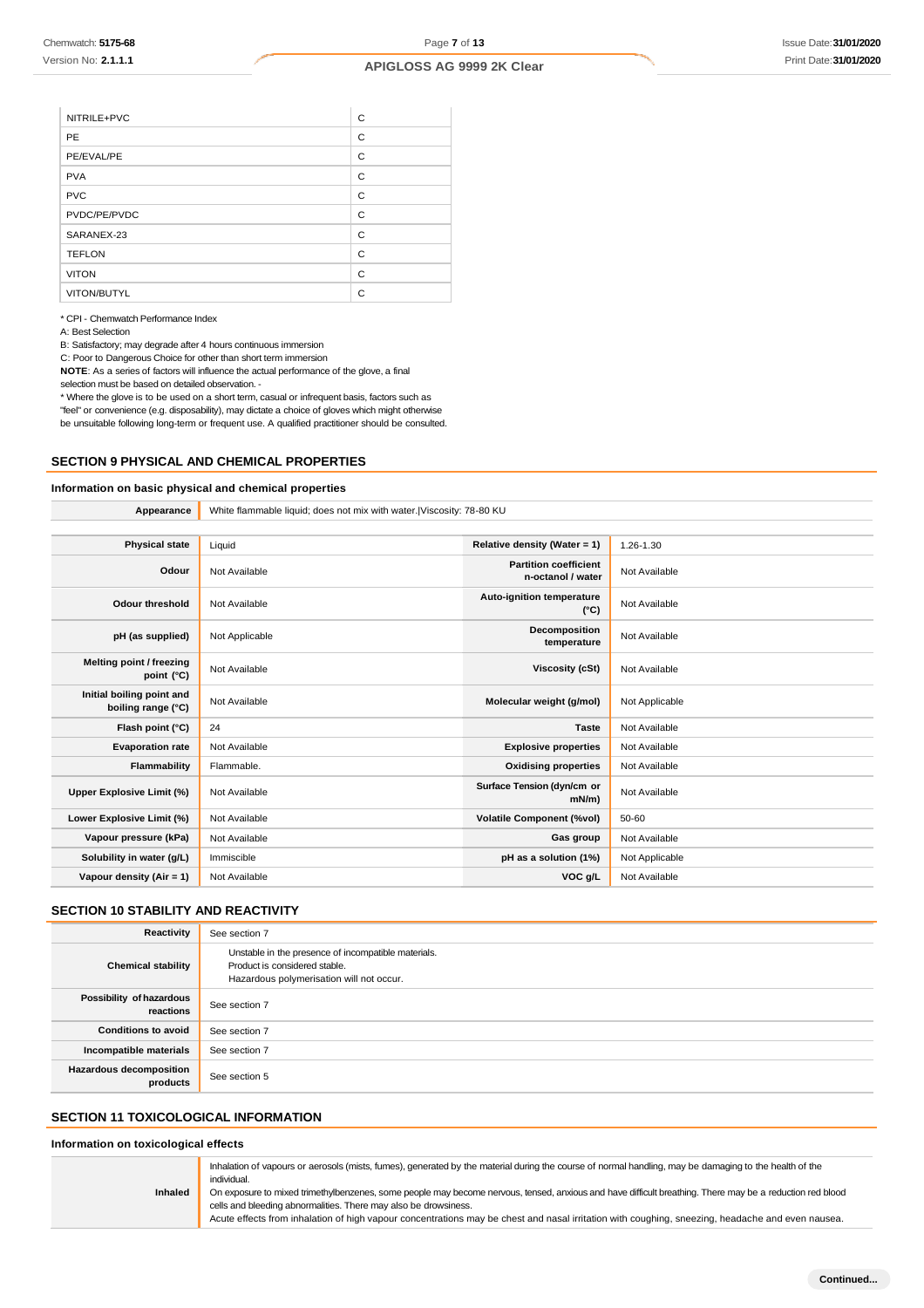| Ingestion           | Swallowing of the liquid may cause aspiration into the lungs with the risk of chemical pneumonitis; serious consequences may result. (ICSC13733)<br>Accidental ingestion of the material may be damaging to the health of the individual.                                                                                                                                                                                                                                                                                                                                       |
|---------------------|---------------------------------------------------------------------------------------------------------------------------------------------------------------------------------------------------------------------------------------------------------------------------------------------------------------------------------------------------------------------------------------------------------------------------------------------------------------------------------------------------------------------------------------------------------------------------------|
| <b>Skin Contact</b> | The liquid may be miscible with fats or oils and may degrease the skin, producing a skin reaction described as non-allergic contact dermatitis. The material is<br>unlikely to produce an irritant dermatitis as described in EC Directives.<br>Open cuts, abraded or irritated skin should not be exposed to this material<br>Entry into the blood-stream, through, for example, cuts, abrasions or lesions, may produce systemic injury with harmful effects. Examine the skin prior to the use<br>of the material and ensure that any external damage is suitably protected. |
| Eye                 | Although the liquid is not thought to be an irritant (as classified by EC Directives), direct contact with the eye may produce transient discomfort characterised<br>by tearing or conjunctival redness (as with windburn).                                                                                                                                                                                                                                                                                                                                                     |
| Chronic             | Ample evidence exists from experimentation that reduced human fertility is directly caused by exposure to the material.<br>Ample evidence exists, from results in experimentation, that developmental disorders are directly caused by human exposure to the material.<br>Substance accumulation, in the human body, may occur and may cause some concern following repeated or long-term occupational exposure.                                                                                                                                                                |

|                                                                      | <b>TOXICITY</b>                                                                                                                                                                                                                                                                                                                                                                                                                                                                                                                                                                                                                                                                                                                                                                                                                                                                                                                                                                                                                                                                                                                                                                                                                                                                                                                                                                                                                                                                                                                                                                                                                                                                                                                                                                                                                                                                                                                                                                                                                                                                                                                                                                                                                                                                                                 | <b>IRRITATION</b>                                                                                                                                          |
|----------------------------------------------------------------------|-----------------------------------------------------------------------------------------------------------------------------------------------------------------------------------------------------------------------------------------------------------------------------------------------------------------------------------------------------------------------------------------------------------------------------------------------------------------------------------------------------------------------------------------------------------------------------------------------------------------------------------------------------------------------------------------------------------------------------------------------------------------------------------------------------------------------------------------------------------------------------------------------------------------------------------------------------------------------------------------------------------------------------------------------------------------------------------------------------------------------------------------------------------------------------------------------------------------------------------------------------------------------------------------------------------------------------------------------------------------------------------------------------------------------------------------------------------------------------------------------------------------------------------------------------------------------------------------------------------------------------------------------------------------------------------------------------------------------------------------------------------------------------------------------------------------------------------------------------------------------------------------------------------------------------------------------------------------------------------------------------------------------------------------------------------------------------------------------------------------------------------------------------------------------------------------------------------------------------------------------------------------------------------------------------------------|------------------------------------------------------------------------------------------------------------------------------------------------------------|
| APIGLOSS AG 9999 2K Clear                                            | Not Available                                                                                                                                                                                                                                                                                                                                                                                                                                                                                                                                                                                                                                                                                                                                                                                                                                                                                                                                                                                                                                                                                                                                                                                                                                                                                                                                                                                                                                                                                                                                                                                                                                                                                                                                                                                                                                                                                                                                                                                                                                                                                                                                                                                                                                                                                                   | Not Available                                                                                                                                              |
|                                                                      | <b>TOXICITY</b>                                                                                                                                                                                                                                                                                                                                                                                                                                                                                                                                                                                                                                                                                                                                                                                                                                                                                                                                                                                                                                                                                                                                                                                                                                                                                                                                                                                                                                                                                                                                                                                                                                                                                                                                                                                                                                                                                                                                                                                                                                                                                                                                                                                                                                                                                                 | <b>IRRITATION</b>                                                                                                                                          |
|                                                                      | Dermal (rabbit) LD50: >14080 mg/kg <sup>[1]</sup>                                                                                                                                                                                                                                                                                                                                                                                                                                                                                                                                                                                                                                                                                                                                                                                                                                                                                                                                                                                                                                                                                                                                                                                                                                                                                                                                                                                                                                                                                                                                                                                                                                                                                                                                                                                                                                                                                                                                                                                                                                                                                                                                                                                                                                                               | * [PPG]                                                                                                                                                    |
|                                                                      | Inhalation (rat) LC50: 2000 ppm/4Hg <sup>[2]</sup>                                                                                                                                                                                                                                                                                                                                                                                                                                                                                                                                                                                                                                                                                                                                                                                                                                                                                                                                                                                                                                                                                                                                                                                                                                                                                                                                                                                                                                                                                                                                                                                                                                                                                                                                                                                                                                                                                                                                                                                                                                                                                                                                                                                                                                                              | Eye (human): 300 mg                                                                                                                                        |
| n-butyl acetate                                                      | Inhalation (rat) LC50: 390 ppm/4h <sup>[2]</sup>                                                                                                                                                                                                                                                                                                                                                                                                                                                                                                                                                                                                                                                                                                                                                                                                                                                                                                                                                                                                                                                                                                                                                                                                                                                                                                                                                                                                                                                                                                                                                                                                                                                                                                                                                                                                                                                                                                                                                                                                                                                                                                                                                                                                                                                                | Eye (rabbit): 20 mg (open)-SEVERE                                                                                                                          |
|                                                                      | Oral (rat) LD50: 10736 mg/kg <sup>[1]</sup>                                                                                                                                                                                                                                                                                                                                                                                                                                                                                                                                                                                                                                                                                                                                                                                                                                                                                                                                                                                                                                                                                                                                                                                                                                                                                                                                                                                                                                                                                                                                                                                                                                                                                                                                                                                                                                                                                                                                                                                                                                                                                                                                                                                                                                                                     | Eye (rabbit): 20 mg/24h - moderate                                                                                                                         |
|                                                                      |                                                                                                                                                                                                                                                                                                                                                                                                                                                                                                                                                                                                                                                                                                                                                                                                                                                                                                                                                                                                                                                                                                                                                                                                                                                                                                                                                                                                                                                                                                                                                                                                                                                                                                                                                                                                                                                                                                                                                                                                                                                                                                                                                                                                                                                                                                                 | Skin (rabbit): 500 mg/24h-moderate                                                                                                                         |
|                                                                      | <b>TOXICITY</b>                                                                                                                                                                                                                                                                                                                                                                                                                                                                                                                                                                                                                                                                                                                                                                                                                                                                                                                                                                                                                                                                                                                                                                                                                                                                                                                                                                                                                                                                                                                                                                                                                                                                                                                                                                                                                                                                                                                                                                                                                                                                                                                                                                                                                                                                                                 | <b>IRRITATION</b>                                                                                                                                          |
|                                                                      | Dermal (rabbit) LD50: 10500 mg/kg <sup>[2]</sup>                                                                                                                                                                                                                                                                                                                                                                                                                                                                                                                                                                                                                                                                                                                                                                                                                                                                                                                                                                                                                                                                                                                                                                                                                                                                                                                                                                                                                                                                                                                                                                                                                                                                                                                                                                                                                                                                                                                                                                                                                                                                                                                                                                                                                                                                | Dermal (rabbit):420 mg(open)-mild                                                                                                                          |
| 2-ethoxyethyl acetate                                                | Inhalation (rat) LC50: >1500 ppm/8H[2]                                                                                                                                                                                                                                                                                                                                                                                                                                                                                                                                                                                                                                                                                                                                                                                                                                                                                                                                                                                                                                                                                                                                                                                                                                                                                                                                                                                                                                                                                                                                                                                                                                                                                                                                                                                                                                                                                                                                                                                                                                                                                                                                                                                                                                                                          | Eye (rabbit): 40 mg - moderate                                                                                                                             |
|                                                                      | Inhalation (rat) LC50: 12.1 mg/L/8 hd <sup>[2]</sup>                                                                                                                                                                                                                                                                                                                                                                                                                                                                                                                                                                                                                                                                                                                                                                                                                                                                                                                                                                                                                                                                                                                                                                                                                                                                                                                                                                                                                                                                                                                                                                                                                                                                                                                                                                                                                                                                                                                                                                                                                                                                                                                                                                                                                                                            |                                                                                                                                                            |
|                                                                      | Oral (rat) LD50: 2700 mg/kg <sup>[2]</sup>                                                                                                                                                                                                                                                                                                                                                                                                                                                                                                                                                                                                                                                                                                                                                                                                                                                                                                                                                                                                                                                                                                                                                                                                                                                                                                                                                                                                                                                                                                                                                                                                                                                                                                                                                                                                                                                                                                                                                                                                                                                                                                                                                                                                                                                                      |                                                                                                                                                            |
|                                                                      | <b>TOXICITY</b>                                                                                                                                                                                                                                                                                                                                                                                                                                                                                                                                                                                                                                                                                                                                                                                                                                                                                                                                                                                                                                                                                                                                                                                                                                                                                                                                                                                                                                                                                                                                                                                                                                                                                                                                                                                                                                                                                                                                                                                                                                                                                                                                                                                                                                                                                                 | <b>IRRITATION</b>                                                                                                                                          |
| naphtha petroleum, light                                             | Dermal (rabbit) LD50: >1900 mg/kg <sup>[1]</sup>                                                                                                                                                                                                                                                                                                                                                                                                                                                                                                                                                                                                                                                                                                                                                                                                                                                                                                                                                                                                                                                                                                                                                                                                                                                                                                                                                                                                                                                                                                                                                                                                                                                                                                                                                                                                                                                                                                                                                                                                                                                                                                                                                                                                                                                                | Nil reported                                                                                                                                               |
| aromatic solvent                                                     | Inhalation (rat) LC50: >3670 ppm/8 h *[2]                                                                                                                                                                                                                                                                                                                                                                                                                                                                                                                                                                                                                                                                                                                                                                                                                                                                                                                                                                                                                                                                                                                                                                                                                                                                                                                                                                                                                                                                                                                                                                                                                                                                                                                                                                                                                                                                                                                                                                                                                                                                                                                                                                                                                                                                       |                                                                                                                                                            |
|                                                                      | Oral (rat) LD50: >4500 mg/kg <sup>[1]</sup>                                                                                                                                                                                                                                                                                                                                                                                                                                                                                                                                                                                                                                                                                                                                                                                                                                                                                                                                                                                                                                                                                                                                                                                                                                                                                                                                                                                                                                                                                                                                                                                                                                                                                                                                                                                                                                                                                                                                                                                                                                                                                                                                                                                                                                                                     |                                                                                                                                                            |
|                                                                      | <b>TOXICITY</b>                                                                                                                                                                                                                                                                                                                                                                                                                                                                                                                                                                                                                                                                                                                                                                                                                                                                                                                                                                                                                                                                                                                                                                                                                                                                                                                                                                                                                                                                                                                                                                                                                                                                                                                                                                                                                                                                                                                                                                                                                                                                                                                                                                                                                                                                                                 | <b>IRRITATION</b>                                                                                                                                          |
|                                                                      | Dermal (rabbit) LD50: >1700 mg/kg <sup>[2]</sup>                                                                                                                                                                                                                                                                                                                                                                                                                                                                                                                                                                                                                                                                                                                                                                                                                                                                                                                                                                                                                                                                                                                                                                                                                                                                                                                                                                                                                                                                                                                                                                                                                                                                                                                                                                                                                                                                                                                                                                                                                                                                                                                                                                                                                                                                | Eye (human): 200 ppm irritant                                                                                                                              |
| xylene                                                               | Inhalation (rat) LC50: 5000 ppm/4h <sup>[2]</sup>                                                                                                                                                                                                                                                                                                                                                                                                                                                                                                                                                                                                                                                                                                                                                                                                                                                                                                                                                                                                                                                                                                                                                                                                                                                                                                                                                                                                                                                                                                                                                                                                                                                                                                                                                                                                                                                                                                                                                                                                                                                                                                                                                                                                                                                               | Eye (rabbit): 5 mg/24h SEVERE                                                                                                                              |
|                                                                      | Oral (rat) LD50: 4300 mg/kgt <sup>[2]</sup>                                                                                                                                                                                                                                                                                                                                                                                                                                                                                                                                                                                                                                                                                                                                                                                                                                                                                                                                                                                                                                                                                                                                                                                                                                                                                                                                                                                                                                                                                                                                                                                                                                                                                                                                                                                                                                                                                                                                                                                                                                                                                                                                                                                                                                                                     | Eye (rabbit): 87 mg mild                                                                                                                                   |
|                                                                      |                                                                                                                                                                                                                                                                                                                                                                                                                                                                                                                                                                                                                                                                                                                                                                                                                                                                                                                                                                                                                                                                                                                                                                                                                                                                                                                                                                                                                                                                                                                                                                                                                                                                                                                                                                                                                                                                                                                                                                                                                                                                                                                                                                                                                                                                                                                 | Skin (rabbit):500 mg/24h moderate                                                                                                                          |
| Legend:                                                              | 1. Value obtained from Europe ECHA Registered Substances - Acute toxicity 2.* Value obtained from manufacturer's SDS. Unless otherwise specified data<br>extracted from RTECS - Register of Toxic Effect of chemical Substances                                                                                                                                                                                                                                                                                                                                                                                                                                                                                                                                                                                                                                                                                                                                                                                                                                                                                                                                                                                                                                                                                                                                                                                                                                                                                                                                                                                                                                                                                                                                                                                                                                                                                                                                                                                                                                                                                                                                                                                                                                                                                 |                                                                                                                                                            |
|                                                                      |                                                                                                                                                                                                                                                                                                                                                                                                                                                                                                                                                                                                                                                                                                                                                                                                                                                                                                                                                                                                                                                                                                                                                                                                                                                                                                                                                                                                                                                                                                                                                                                                                                                                                                                                                                                                                                                                                                                                                                                                                                                                                                                                                                                                                                                                                                                 |                                                                                                                                                            |
| <b>N-BUTYL ACETATE</b>                                               | The material may produce severe irritation to the eye causing pronounced inflammation. Repeated or prolonged exposure to irritants may produce<br>conjunctivitis.<br>scaling and thickening of the skin.                                                                                                                                                                                                                                                                                                                                                                                                                                                                                                                                                                                                                                                                                                                                                                                                                                                                                                                                                                                                                                                                                                                                                                                                                                                                                                                                                                                                                                                                                                                                                                                                                                                                                                                                                                                                                                                                                                                                                                                                                                                                                                        | The material may cause skin irritation after prolonged or repeated exposure and may produce on contact skin redness, swelling, the production of vesicles, |
| 2-ETHOXYETHYL ACETATE                                                | scaling and thickening of the skin.<br>Exposure to the material for prolonged periods may cause physical defects in the developing embryo (teratogenesis).                                                                                                                                                                                                                                                                                                                                                                                                                                                                                                                                                                                                                                                                                                                                                                                                                                                                                                                                                                                                                                                                                                                                                                                                                                                                                                                                                                                                                                                                                                                                                                                                                                                                                                                                                                                                                                                                                                                                                                                                                                                                                                                                                      | The material may cause skin irritation after prolonged or repeated exposure and may produce on contact skin redness, swelling, the production of vesicles, |
|                                                                      | For trimethylbenzenes:                                                                                                                                                                                                                                                                                                                                                                                                                                                                                                                                                                                                                                                                                                                                                                                                                                                                                                                                                                                                                                                                                                                                                                                                                                                                                                                                                                                                                                                                                                                                                                                                                                                                                                                                                                                                                                                                                                                                                                                                                                                                                                                                                                                                                                                                                          |                                                                                                                                                            |
| <b>NAPHTHA PETROLEUM,</b><br><b>LIGHT AROMATIC</b><br><b>SOLVENT</b> | Absorption of 1,2,4-trimethylbenzene occurs after oral, inhalation, or dermal exposure. Occupationally, inhalation and dermal exposures are the most<br>important routes of absorption although systemic intoxication from dermal absorption is not likely to occur due to the dermal irritation caused by the<br>chemical prompting quick removal. Following oral administration of the chemical to rats, 62.6% of the dose was recovered as urinary metabolites<br>indicating substantial absorption . 1.2.4-Trimethylbenzene is lipophilic and may accumulate in fat and fatty tissues. In the blood stream, approximately 85%<br>of the chemical is bound to red blood cells Metabolism occurs by side-chain oxidation to form alcohols and carboxylic acids which are then conjugated<br>with glucuronic acid, glycine, or sulfates for urinary excretion. After a single oral dose to rats of 1200 mg/kg, urinary metabolites consisted of<br>approximately 43.2% glycine, 6.6% glucuronic, and 12.9% sulfuric acid conjugates . The two principle metabolites excreted by rabbits after oral<br>administration of 438 mg/kg/day for 5 days were 2,4-dimethylbenzoic acid and 3,4-dimethylhippuric acid. The major routes of excretion of 1,2,4-trimethyl-<br>benzene are exhalation of parent compound and elimination of urinary metabolites. Half-times for urinary metabolites were reported as 9.5 hours for<br>glycine, 22.9 hours for glucuronide, and 37.6 hours for sulfuric acid conjugates.<br>Acute Toxicity Direct contact with liquid 1,2,4-trimethylbenzene is irritating to the skin and breathing the vapor is irritating to the respiratory tract causing<br>pneumonitis. Breathing high concentrations of the chemical vapor causes headache, fatique, and drowsiness. In humans liquid 1,2,4-trimethylbenzene is<br>irritating to the skin and inhalation of vapor causes chemical pneumonitis. High concentrations of vapor (5000-9000 ppm) cause headache, fatigue, and<br>drowsiness. The concentration of 5000 ppm is roughly equivalent to a total of 221 mg/kg assuming a 30 minute exposure period (see end note 1). 2.<br>Animals - Mice exposed to 8130-9140 ppm 1,2,4-trimethylbenzene (no duration given) had loss of righting response and loss of reflexes Direct dermal |                                                                                                                                                            |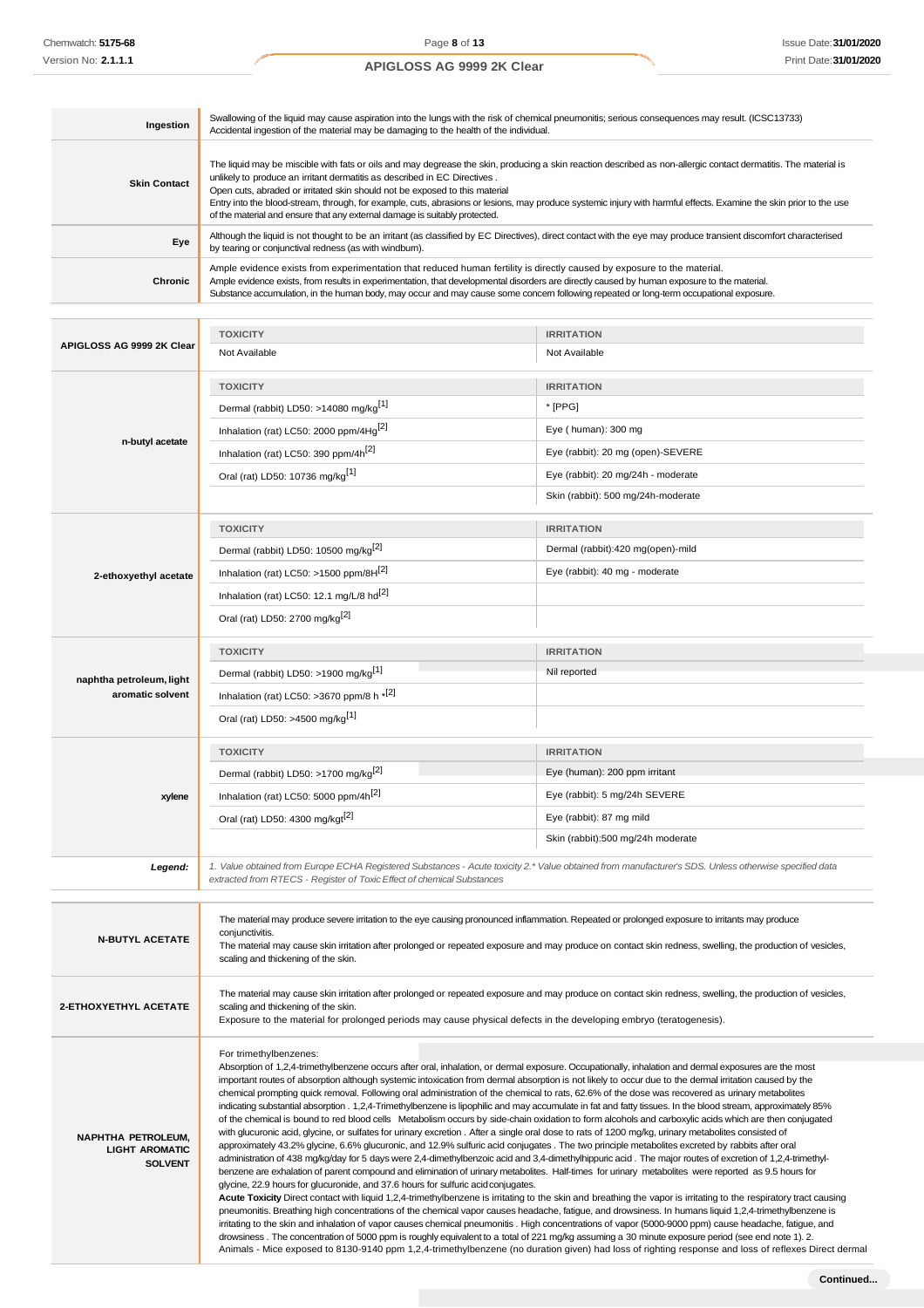contact with the chemical (no species given) causes vasodilation, erythema, and irritation (U.S. EPA ). Seven of 10 rats died after an oral dose of 2.5 mL of a mixture of trimethylbenzenes in olive oil (average dose approximately 4.4 g/kg) . Rats and mice were exposed by inhalation to a coal tar distillate containing about 70% 1,3,5- and 1,2,4-trimethylbenzene; no pathological changes were noted in either species after exposure to 1800-2000 ppm for up to 48 continuous hours, or in rats after 14 exposures of 8 hours each at the same exposure levels . No effects were reported for rats exposed to a mixture of trimethyl- benzenes at 1700 ppm for 10 to 21 days

**Neurotoxicity** 1,2,4-Trimethylbenzene depresses the central nervous system. Exposure to solvent mixtures containing the chemical causes headache, fatigue, nervousness, and drowsiness. Occupationally, workers exposed to a solvent containing 50% 1,2,4-trimethylbenzene had nervousness, headaches, drowsiness, and vertigo (U.S. EPA). Headache, fatigue, and drowsiness were reported for workers exposed (no dose given) to paint thinner containing 80% 1,2,4- and 1,3,5-trimethylbenzenes

Results of the developmental toxicity study indicate that the C9 fraction caused adverse neurological effects at the highest dose (1500 ppm) tested. **Subchronic/Chronic Toxicity** Long-term exposure to solvents containing 1,2,4-trimethylbenzene may cause nervousness, tension, and bronchitis. Painters that worked for several years with a solvent containing 50% 1,2,4- and 30% 1,3,5-trimethylbenzene showed nervousness, tension and anxiety, asthmatic bronchitis, anemia, and alterations in blood clotting; haematological effects may have been due to trace amounts of benzene

Rats given 1,2,4-trimethylbenzene orally at doses of 0.5 or 2.0 g/kg/day, 5 days/week for 4 weeks. All rats exposed to the high dose died and 1 rat in the low dose died (no times given); no other effects were reported. Rats exposed by inhalation to 1700 ppm of a trimethylbenzene isomeric mixture for 4 months had decreased weight gain, lymphopenia andneutrophilia .

**Genotoxicity:** Results of mutagenicity testing, indicate that the C9 fraction does not induce gene mutations in prokaryotes (Salmonella tymphimurium/mammalian microsome assay); or in mammalian cells in culture (in Chinese hamster ovary cells with and without activation). The C9 fraction does not does not induce chromosome mutations in Chinese hamster ovary cells with and without activation; does not induce chromosome aberrations in the bone marrow of Sprague-Dawley rats exposed by inhalation (6 hours/day for 5 days); and does not induce sister chromatid exchange in Chinese hamster ovary cells with and without activation.

**Developmental/Reproductive Toxicity:** A three-generation reproductive study on the C9 fraction was conducted CD rats (30/sex/group) were exposed by inhalation to the C9 fraction at concentrations of 0, 100, 500, or 1500 ppm (0, 100, 500, or 1500 mg/kg/day) for 6 hours/day, 5 days/week. There was evidence of parental and reproductive toxicity at all dose levels. Indicators of parental toxicity included reduced body weights, increased salivation, hunched posture, aggressive behavior, and death. Indicators of adverse reproductive system effects included reduced litter size and reduced pup body weight. The LOEL was 100 ppm; a no-observed-effect level was not established Developmental toxicity, including possible develop- mental neurotoxicity, was evident in rats in a 3-generation reproductivestudy

No effects on fecundity or fertility occurred in rats treated dermally with up to 0.3 mL/rat/day of a mixture of trimethyl- benzenes, 4-6 hours/day, 5 days/week over one generation

For C9 aromatics (typically trimethylbenzenes - TMBs)

#### Acute Toxicity

Acute toxicity studies (oral, dermal and inhalation routes of exposure) have been conducted in rats using various solvent products containing predominantly mixed C9 aromatic hydrocarbons (CAS RN 64742-95-6). Inhalation LC50's range from 6,000 to 10,000 mg/m 3 for C9 aromatic naphtha and 18,000 to 24,000 mg/m3 for 1,2,4 and 1,3,5-TMB, respectively. A rat oral LD50 reported for 1,2,4-TMB is 5 grams/kg bw and a rat dermal LD50 for the C9 aromatic naphtha is >4 ml/kg bw. These data indicate that C9 aromatic solvents show that LD50/LC50 values are greater than limit doses for acute toxicity studies established under OECD test guidelines.

Irritation and Sensitization

Several irritation studies, including skin, eye, and lung/respiratory system, have been conducted on members of the category. The results indicate that C9 aromatic hydrocarbon solvents are mildly to moderately irritating to the skin, minimally irritating to the eye, and have the potential to irritate the respiratory tract and cause depression of respiratory rates in mice. Respiratory irritation is a key endpoint in the current occupational exposure limits established for C9 aromatic hydrocarbon solvents and trimethylbenzenes. No evidence of skin sensitization was identified.

#### Repeated Dose Toxicity

Inhalation: The results from a subchronic (3 month) neurotoxicity study and a one-year chronic study (6 hr/day, 5 days/week) indicate that effects from inhalation exposure to C9 Aromatic Hydrocarbon Solvents on systemic toxicity are slight. A battery of neurotoxicity and neurobehavioral endpoints were evaluated in the 3-month inhalation study on C9 aromatic naphtha tested at concentrations of 0, 101, 452, or 1320 ppm (0, 500, 2,220, or 6,500 mg/m3). In this study, other than a transient weight reduction in the high exposure group (not statistically significant at termination of exposures), no effects were reported on neuropathology or neuro/behavioral parameters. The NOAEL for systemic and/or neurotoxicity was 6,500 mg/m3, the highest concentration ted. In an inhalation study of a commercial blend, rats were exposed to C9 aromatic naphtha concentrations of 0, 96, 198, or 373 ppm (0, 470, 970, 1830 mg/m3) for 6 hr/day, 5 days/week, for 12 months. Liver and kidney weights were increased in the high exposure group but no accompanying histopathology was observed in theseorgans.

The NOAEL was considered to be the high exposure level of 373 ppm, or 1830 mg/m3. In two subchronic rat inhalation studies, both of three months duration, rats were exposed to the individual TMB isomers (1,2,4-and 1,3,5-) to nominal concentrations of 0, 25, 100, or 250 ppm (0, 123, 492, or 1230 mg/m3). Respiratory irritation was observed at 492 (100 ppm) and 1230 mg/m3 (250 ppm) and no systemic toxicity was observed in either study. For both pure isomers, the NOELs are 25 ppm or 123 mg/m3 for respiratory irritation and 250 ppm or 1230 mg/m3 for systemic effects.

Oral: The C9 aromatic naphtha has not been tested via the oral route of exposure. Individual TMB isomers have been evaluated in a series of repeated-dose oral studies ranging from 14 days to 3 months over a wide range of doses. The effects observed in these studies included increased liver and kidney weights, changes in blood chemistry, increased salivation, and decreased weight gain at higher doses. Organ weight changes appeared to be adaptive as they were not accompanied by histopathological effects. Blood changes appeared sporadic and without pattern. One study reported hyaline droplet nephropathy in male rats at the highest dose (1000 mg/kg bw-day), an effect that is often associated with alpha-2mu-globulin-induced nephropathy and not considered relevant to humans. The doses at which effects were detected were 100 mg/kg-bw day or above (an exception was the pilot 14 day oral study - LOAEL 150 mg/kg bw-day - but the follow up three month study had a LOAEL of 600 mg/kg/bw-day with a NOAEL of 200 mg/kg bw-day). Since effects generally were not severe and could be considered adaptive or spurious, oral exposure does not appear to pose a high toxicity hazard for pure trimethylbenzene isomers.

#### Mutagenicity

In vitro genotoxicity testing of a variety of C9 aromatics has been conducted in both bacterial and mammalian cells. In vitro point mutation tests were conducted with Salmonella typhimurium and Escherichia coli bacterial strains, as well as with cultured mammalian cells such as the Chinese hamster cell ovary cells (HGPRT assay) with and without metabolic activation. In addition, several types of in vitro chromosomal aberration tests have been performed (chromosome aberration frequency in Chinese hamster ovary and lung cells, sister chromatid exchange in CHO cells). Results were negative both with and without metabolic activation for all category members. For the supporting chemical 1,2,3-TMB, a single in vitro chromosome aberration test was weakly positive. In in vivo bone marrow cytogenetics test, rats were exposed to C9 aromatic naphtha at concentrations of 0, 153, 471, or 1540 ppm (0, 750, 2,310, or 7,560 mg/m3) 6 hr/day, for 5 days. No evidence of in vivo somatic cell genotoxicity was detected. Based on the cumulative results of these assays, genetic toxicity is unlikely for substances in the C9 Aromatic Hydrocarbon Solvents Category

#### Reproductive and Developmental Toxicity

Results from the three-generation reproduction inhalation study in rats indicate limited effects from C9 aromatic naphtha. In each of three generations (F0, F1 and F2), rats were exposed to High Flash Aromatic Naphtha (CAS RN 64742-95-6) via whole body inhalation at target concentrations of 0, 100, 500, or 1500 ppm (actual mean concentrations throughout the full study period were 0, 103, 495, or 1480 ppm, equivalent to 0, 505, 2430, or 7265 mg/m3 , respectively). In each generation, both sexes were exposed for 10 weeks prior to and two weeks during mating for 6 hrs/day, 5 days/wks. Female rats in the F0, F1, and F2 generation were then exposed during gestation days 0-20 and lactation days 5-21 for 6 hrs/day, 7 days/wk. The age at exposure initiation differed among generations; F0 rats were exposed starting at 9 weeks of age, F1 exposure began at 5-7 weeks, and F2 exposure began at postnatal day (PND) 22. In the F0 and F1 parental generations, 30 rats/sex/group were exposed and mated. However, in the F2 generation, 40/sex/group were initially exposed due to concerns for toxicity, and 30/sex/group were randomly selected for mating, except that all survivors were used at 1480 ppm. F3 litters were not exposed directly and were sacrificed on lactation day 21.

Systemic Effects on Parental Generations:

The F0 males showed statistically and biologically significantly decreased mean body weight by ~15% at 1480 ppm when compared with controls. Seven females died or were sacrificed in extremis at 1480 ppm. The F0 female rats in the 495 ppm exposed group had a 13% decrease in body weight gain when adjusted for initial body weight when compared to controls. The F1 parents at 1480 ppm had statistically significantly decreased mean body weights (by ~13% (females) and 22% (males)), and locomotor activity. F1 parents at 1480 ppm had increased ataxia and mortality (six females). Most F2 parents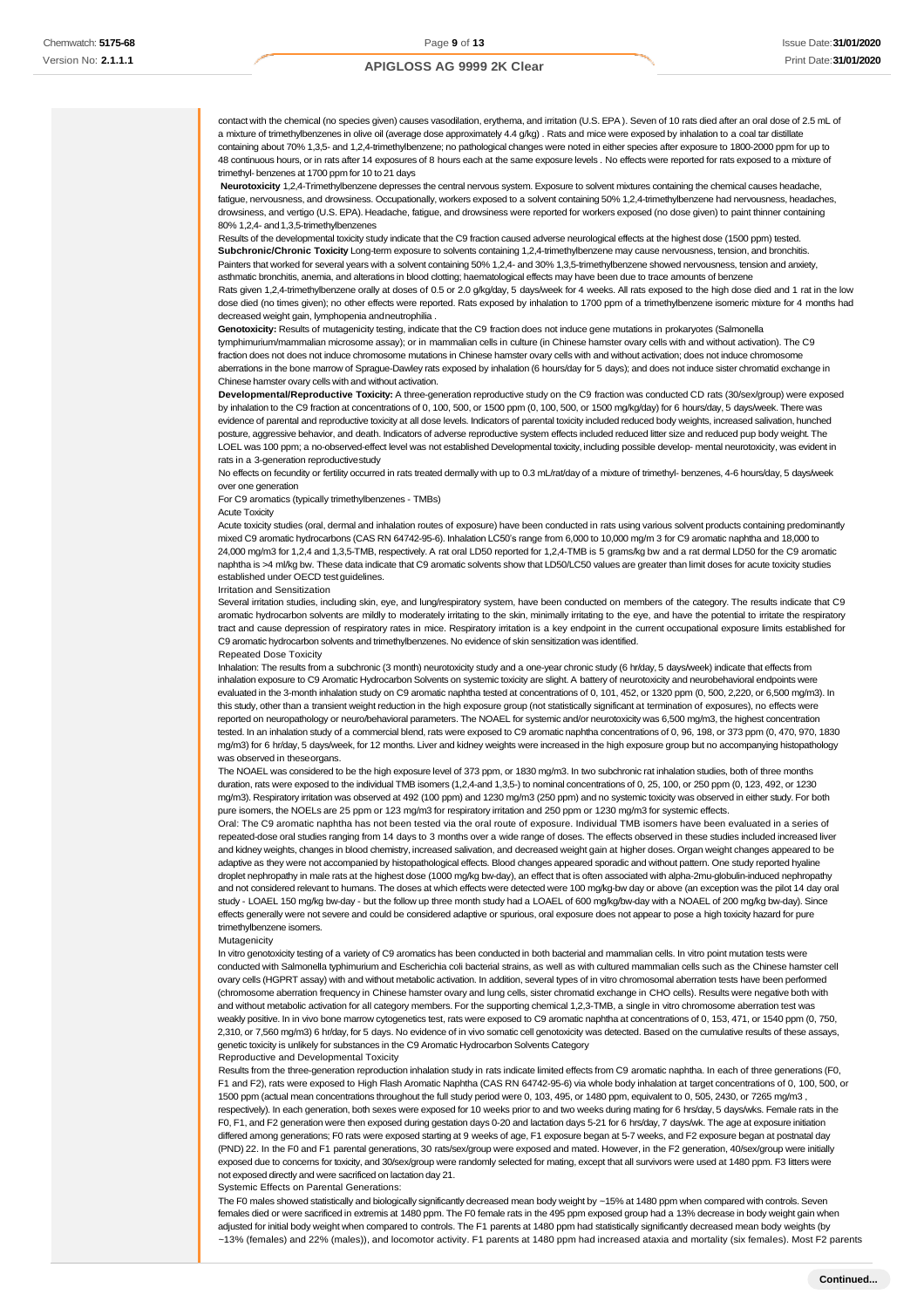|                       | six dams available) in the F2 generation,, a complete evaluation is precluded. However, no clear signs of reproductive toxicity were observed in the F2                                                                                                                                                 |  |  |
|-----------------------|---------------------------------------------------------------------------------------------------------------------------------------------------------------------------------------------------------------------------------------------------------------------------------------------------------|--|--|
|                       | generation. Therefore, the reproductive NOAEC is considered 495 ppm (2430 mg/m3), which excludes analysis of the highest concentration due to                                                                                                                                                           |  |  |
|                       | excessive mortality.<br>Developmental Toxicity - Effects on Pups: Because of significant maternal toxicity (including mortality) in dams in all generations at the highest                                                                                                                              |  |  |
|                       | concentration (1480 ppm), effects in offspring at 1480 ppm are not reported here. No significant effects were observed in the F1 and F2 generation                                                                                                                                                      |  |  |
|                       | offspring at 103 or 495 ppm. However, in F3 offspring, body weights and body weight gain were reduced by ~ 10-11% compared with controls at 495 ppm<br>for approximately a week (PND 14 through 21). Maternal body weight was also depressed by ~ 12% throughout the gestational period compared with   |  |  |
|                       | controls. The overall developmental LOAEC from this study is 495 ppm (2430 mg/m3) based on the body weights reductions observed in the F3 offspring.                                                                                                                                                    |  |  |
|                       | Conclusion: No effects on reproductive parameters were observed at any exposure concentration, although a confident assessment of the group exposed at<br>the highest concentration was not possible. A potential developmental effect (reduction in mean pup weight and weight gain) was observed at a |  |  |
|                       | concentration that was also associated with matemaltoxicity.                                                                                                                                                                                                                                            |  |  |
|                       | Inhalation (rat) TCLo: 1320 ppm/6h/90D-I * [Devoe]                                                                                                                                                                                                                                                      |  |  |
|                       | The material may produce severe irritation to the eye causing pronounced inflammation. Repeated or prolonged exposure to irritants may produce<br>conjunctivitis.                                                                                                                                       |  |  |
|                       | The material may cause skin irritation after prolonged or repeated exposure and may produce on contact skin redness, swelling, the production of vesicles,                                                                                                                                              |  |  |
|                       | scaling and thickening of the skin.<br><b>XYLENE</b>                                                                                                                                                                                                                                                    |  |  |
|                       |                                                                                                                                                                                                                                                                                                         |  |  |
|                       | The substance is classified by IARC as Group 3:<br>NOT classifiable as to its carcinogenicity to humans.                                                                                                                                                                                                |  |  |
|                       | Evidence of carcinogenicity may be inadequate or limited in animal testing.                                                                                                                                                                                                                             |  |  |
|                       | Reproductive effector in rats                                                                                                                                                                                                                                                                           |  |  |
|                       |                                                                                                                                                                                                                                                                                                         |  |  |
| <b>Acute Toxicity</b> | ∾<br>Carcinogenicity<br>∾                                                                                                                                                                                                                                                                               |  |  |

| <b>Skin Irritation/Corrosion</b>            | N      | Reproductivity                  | ◡       |
|---------------------------------------------|--------|---------------------------------|---------|
| Serious Eye /<br>Damage/Irritation          |        | <b>STOT - Single Exposure</b>   | $\circ$ |
| <b>Respiratory or Skin</b><br>sensitisation | Y      | <b>STOT - Repeated Exposure</b> | O       |
| <b>Mutagenicity</b>                         | N<br>ы | <b>Aspiration Hazard</b>        | ∾       |

*Legend: – Data required to make classificationavailable – Data available but does not fill the criteria for classification*

*– Data Not Available to makeclassification*

### **SECTION 12 ECOLOGICAL INFORMATION**

#### **Toxicity**

Harmful to aquatic organisms, may cause long-term adverse effects in the aquatic environment.

Do NOT allow product to come in contact with surface waters or to intertidal areas below the mean high water mark. Do not contaminate water when cleaning equipment or disposing of equipment wash-waters.

Wastes resulting from use of the product must be disposed of on site or at approved waste sites.

For 1,2,4 - Trimethylbenzene:

Half-life (hr) air: 0.48-16;

Half-life (hr) H2O surface water: 0.24 -672;

Half-life (hr) H2O ground: 336-1344;

Half-life (hr) soil: 168-672; Henry's Pa m3 /mol: 385 -627;

Bioaccumulation: not significant. 1,2,4-Trimethylbenzene is a volatile organic compound (VOC) substance.

Atmospheric Fate: 1,2,4-trimethylbenzene can contribute to the formation of photochemical smog in the presence of other VOCs. Degradation of 1,2,4-trimethylbenzene in the atmosphere occurs by reaction with hydroxyl radicals. Reaction also occurs with ozone but very slowly (half life 8820 days).

Aquatic Fate: 1,2,4-Trimethylbenzene volatilizes rapidly from surface waters with volatilization half-life from a model river calculated to be 3.4 hours. Biodegradation of 1,2,4-trimethylbenzene has been noted in both seawater and ground water. Various strains of Pseudomonas can biodegrade 1,2,4-trimethylbenzene.

Terrestrial Fate: 1,2,4-Trimethylbenzene also volatilizes from soils however; moderate adsorption to soils and sediments may occur. Volatilization is the major route of removal of 1,2,4 trimethylbenzene from soils; although, biodegradation may also occur. Due to the high volatility of the chemical it is unlikely to accumulate in soil or surface water to toxic concentrations. Ecotoxicity: No significant bioaccumulation has been noted. 1,2,4-Trimethylbenzene is moderately toxic to fathead minnow and slightly toxic to dungeness crab. 1,2,4-Trimethylbenzene has moderate acute toxicity to aquatic organisms. No stress was observed in rainbow trout, sea lamprey and Daphnia magna water fleas. The high concentrations required to induce toxicity in laboratory animals are not likely to be reached in the environment.

For Aromatic Substances Series:

Environmental Fate: Large, molecularly complex polycyclic aromatic hydrocarbons, or PAHs, are persistent in the environment longer than smaller PAHs. Atmospheric Fate: PAHs are 'semi-volatile substances" which can move between the atmosphere and the Earth's surface in repeated, temperature-driven cycles of deposition and volatilization.

Terrestrial Fate: BTEX compounds have the potential to move through soil and contaminate ground water, and their vapors are highly flammable and explosive.

Ecotoxicity - Within an aromatic series, acute toxicity increases with increasing alkyl substitution on the aromatic nucleus. The order of most toxic to least in a study using grass shrimp and brown shrimp was dimethylnaphthalenes > methylnaphthalenes >naphthalenes. Anthrcene is a phototoxic PAH. UV light greatly increases the toxicity of anthracene to bluegill sunfish. Biological resources in strong sunlight are at more risk than those that are not. PAHs in general are more frequently associated with chronic risks. For C9 aromatics (typically trimethylbenzene - TMBs)

Chemicals in this category possess properties indicating a hazard for the environment (acute toxicity for fish, invertebrates, and algae from 1 to 10 mg/L). Category members are readily biodegradable, except 1,3,5-trimethylbenzene (CAS RN 108-67-8). Category members are not expected to be bioaccumulative. Environmental Fate:

In the air, category member constituents have the potential to rapidly degrade through indirect photolytic processes mediated primarily by hydroxyl radicals with calculated degradation half-lives ranging from 0.54 to 2.81 days (based on a 12-hour day and a hydroxyl radical concentration of 5x10+5). Aqueous photolysis and hydrolysis will not contribute to the transformation of category chemical constituents in aquatic environments because they are either poorly reactive or not susceptible to these reactions.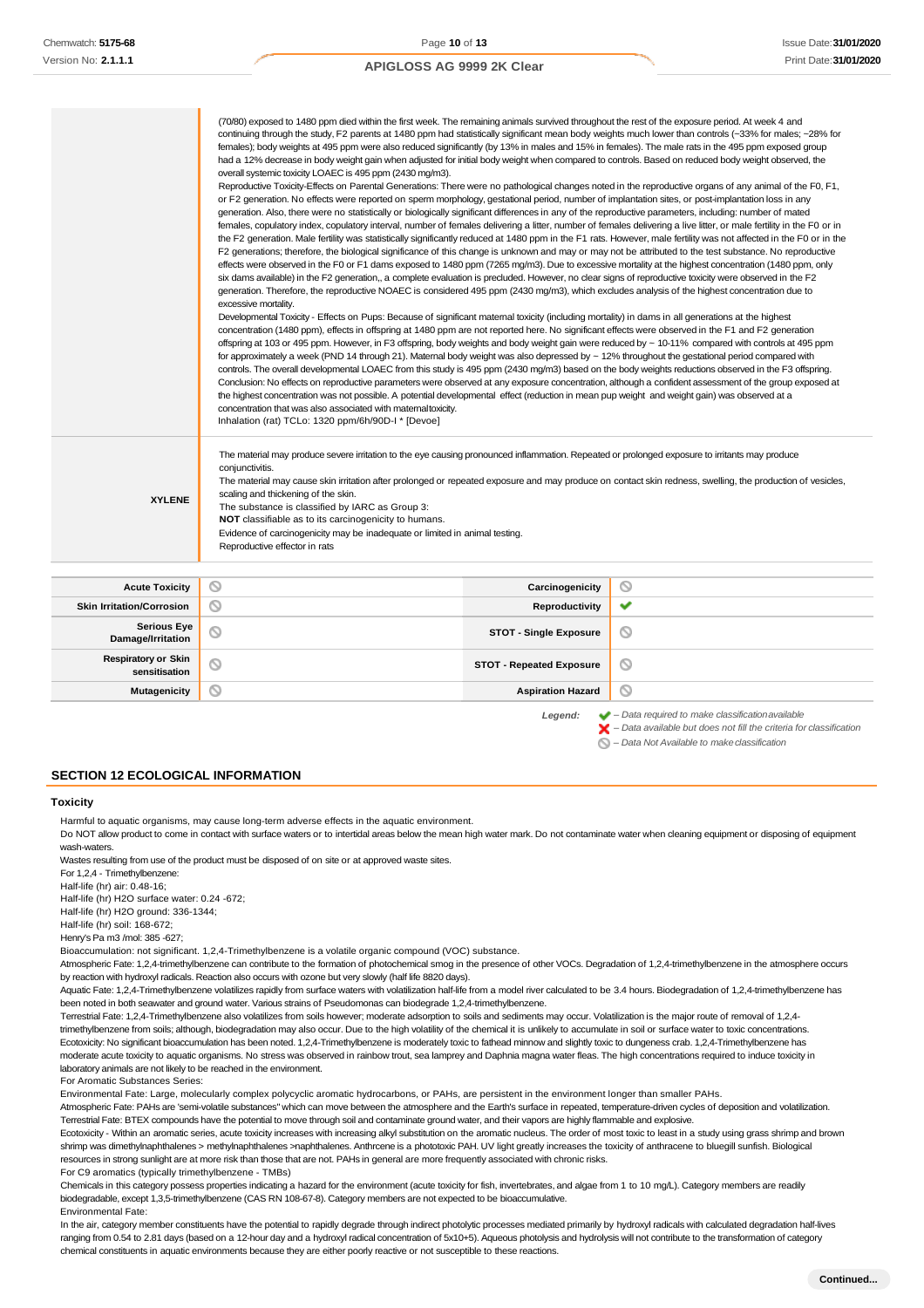Results of the Mackay Level I environmental distribution model show that chemical constituents of C9 Aromatic Hydrocarbon Solvents Category members have the potential to partition to air (96.8 to 98.9 %), with a negligible amount partitioning to water (0.2 to 0.6%) and soil (0.9 to 2.7%). In comparison, Level III modeling indicates that category members partition primarily to soil (66.3 to 79.6%) and water (17.8 to 25.0%) compartments rather than air (2.4 to 8.4%) when an equal emission rate (1000 kg/hr) is assumed to each of the air, water, and soil compartments. When release (1000 kg/hr) is modeled only to either the air, water, or soil compartment, constituents are indicated in the modeling to partition primarily (>94%) to the compartment to which they are emitted as advection and degradation influence constituent concentration in compartments to which constituents are not released. Solvent naphtha, (pet.), light aromatic (CAS RN 64742-95-6), 1,2,4-

trimethylbenzene (CAS RN 95-63-6), and 1-ethyl-3-methylbenzene (CAS RN 620-14-4) were determined to be readily biodegradable based on the studies that used the TG OECD 301F (the latter substance is used to characterize the potential biodegradability of the category member, ethylmethylbenzene (CAS RN 25550-14-5)). These three substances exceed60%

biodegradation in 28 days and met the 10-day window criterion for ready biodegradation. In comparison 1,3,5-trimethylbenzene (CAS RN 108-67-8) was not readily biodegradable. It achieved 42% biodegradation after 28 days and 60% biodegradation after 39 days. The result for the multi-constituent substance (CAS RN 64742-95-6), a UVCB, characterizes the biodegradability of that substance as a whole, but it does not suggest that each constituent is equally biodegradable. As with all ready biodegradation test guidelines, the test system and study design used with these substances (OECD TG 301F) is not capable of distinguishing the relative contribution of the substances' constituents to the total biodegradation measured.

Based on Henry's Law constants (HLCs) representing a potential to volatilize from water that range from 590 to 1000 Pa-m3/mole, the potential to volatilize from surface waters for chemicals in the C9 Aromatic Hydrocarbon Solvents Category is expected to be high.

Based on the measured bioconcentration factors that range from 23 to 342 for 1,2,4-trimethylbenzene and 1,3,5-trimethylbenzene, the category members are not expected to be bioaccumulative. **Ecotoxicity** 

Acute toxicity values used to characterize this category for fish (LL50; LC50) and invertebrates (EL50; EC50) range from 3.5 to 9.2 mg/L, based on measured data. For algae, one study for a category member (CAS RN 64742-95-6) resulted in a 72-hr EC50 of 2.4 mg/L (biomass) and 2.7 mg/L (growth rate) based on measured concentrations.

The algal 72-hour NOEC (no observed effect concentration) for biomass and growth rate is 1.3 mg/L, based on mean measured concentrations. A 21-day Daphnia magna reproduction study with 1,3,5-trimethylbenzene (CAS RN 108-67-8) resulted in a NOEC value of 0.4 mg/L, based on a minimum measured value.

**DO NOT** discharge into sewer or waterways.

#### **Persistence and degradability**

| Ingredient            | Persistence: Water/Soil       | Persistence: Air              |
|-----------------------|-------------------------------|-------------------------------|
| n-butyl acetate       | LOW                           | LOW                           |
| 2-ethoxyethyl acetate | LOW                           | LOW                           |
| xylene                | $HIGH$ (Half-life = 360 days) | LOW (Half-life $= 1.83$ days) |

#### **Bioaccumulative potential**

| Ingredient            | <b>Bioaccumulation</b>   |
|-----------------------|--------------------------|
| n-butyl acetate       | LOW (BCF = $14$ )        |
| 2-ethoxyethyl acetate | LOW (LogKOW = $0.5898$ ) |
| xylene                | $MEDIUM (BCF = 740)$     |

#### **Mobility in soil**

| Ingredient            | <b>Mobility</b>        |
|-----------------------|------------------------|
| n-butyl acetate       | LOW (KOC = $20.86$ )   |
| 2-ethoxyethyl acetate | $MEDIUM (KOC = 2.093)$ |

# **SECTION 13 DISPOSAL CONSIDERATIONS**

| Waste treatment methods    |                                                                                                                                                                                                                                            |
|----------------------------|--------------------------------------------------------------------------------------------------------------------------------------------------------------------------------------------------------------------------------------------|
|                            | Containers may still present a chemical hazard/danger when empty.                                                                                                                                                                          |
|                            | Return to supplier for reuse/ recycling if possible.                                                                                                                                                                                       |
|                            | Otherwise:                                                                                                                                                                                                                                 |
|                            | If container can not be cleaned sufficiently well to ensure that residuals do not remain or if the container cannot be used to store the same product, then<br>puncture containers, to prevent re-use, and bury at an authorised landfill. |
|                            | ▶ Where possible retain label warnings and MSDS and observe all notices pertaining to the product.                                                                                                                                         |
|                            | Legislation addressing waste disposal requirements may differ by country, state and/ or territory. Each user must refer to laws operating in their area. In some<br>areas, certain wastes must be tracked.                                 |
|                            | A Hierarchy of Controls seems to be common - the user should investigate:                                                                                                                                                                  |
|                            | • Reduction                                                                                                                                                                                                                                |
|                            | $\triangleright$ Reuse                                                                                                                                                                                                                     |
|                            | $\blacktriangleright$ Recycling                                                                                                                                                                                                            |
| <b>Product / Packaging</b> | Disposal (if all else fails)                                                                                                                                                                                                               |
| disposal                   | This material may be recycled if unused, or if it has not been contaminated so as to make it unsuitable for its intended use. If it has been contaminated, it may be                                                                       |
|                            | possible to reclaim the product by filtration, distillation or some other means. Shelf life considerations should also be applied in making decisions of this type.                                                                        |
|                            | Note that properties of a material may change in use, and recycling or reuse may not always be appropriate.                                                                                                                                |
|                            | DO NOT allow wash water from cleaning or process equipment to enter drains.                                                                                                                                                                |
|                            | It may be necessary to collect all wash water for treatment before disposal.                                                                                                                                                               |
|                            | In all cases disposal to sewer may be subject to local laws and regulations and these should be considered first.                                                                                                                          |
|                            | • Where in doubt contact the responsible authority.                                                                                                                                                                                        |
|                            | Recycle wherever possible.                                                                                                                                                                                                                 |
|                            | • Consult manufacturer for recycling options or consult local or regional waste management authority for disposal if no suitable treatment or disposal facility<br>can be identified.                                                      |
|                            | ► Dispose of by: burial in a land-fill specifically licenced to accept chemical and / or pharmaceutical wastes or Incineration in a licenced apparatus (after                                                                              |
|                            | admixture with suitable combustible material).                                                                                                                                                                                             |
|                            | • Decontaminate empty containers. Observe all label safequards until containers are cleaned and destroyed.                                                                                                                                 |

# **SECTION 14 TRANSPORT INFORMATION**

# **Labels Required**

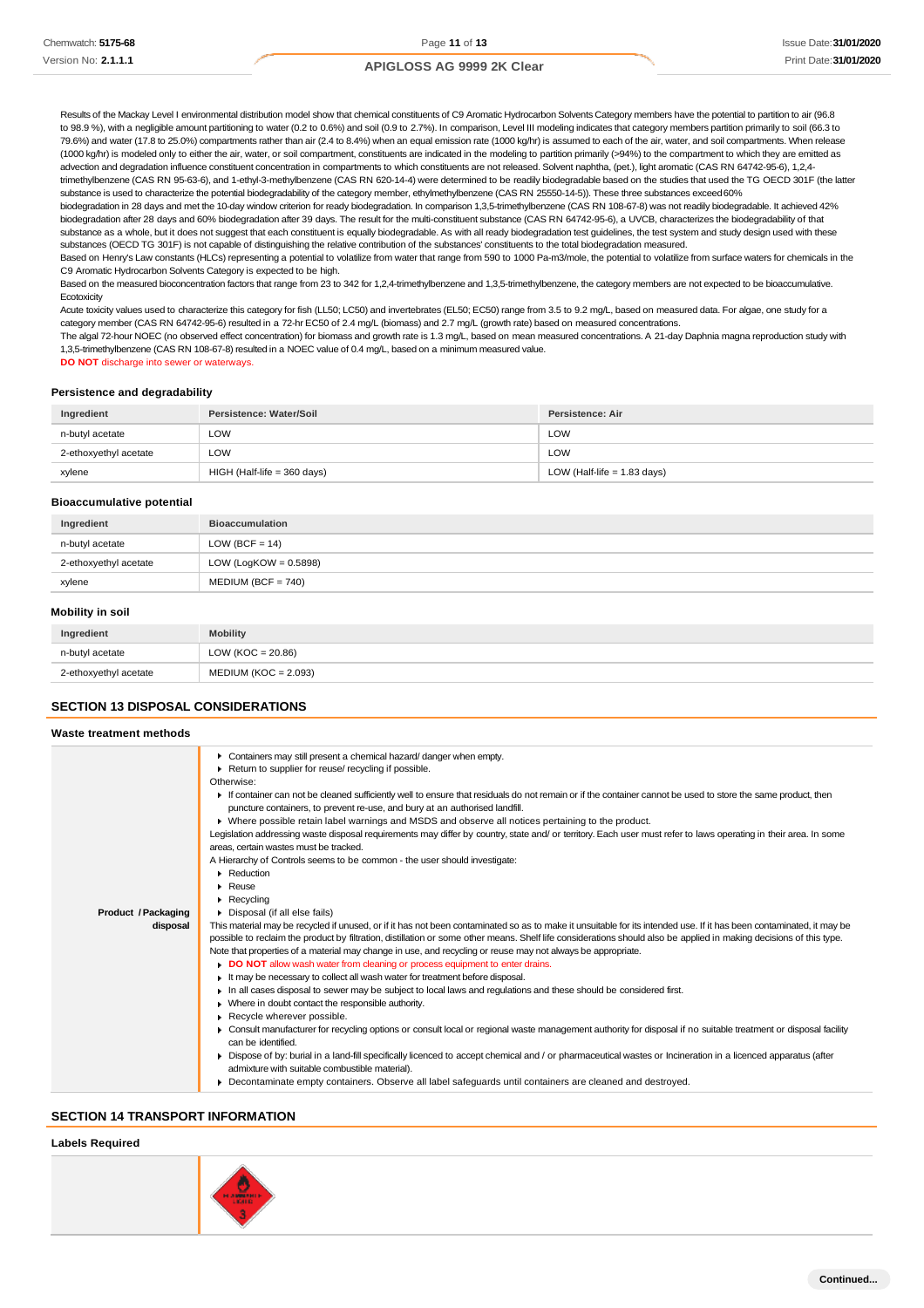**Marine Pollutant** NO

| Land transport (UN)          |                                                                                                                                                                                               |  |
|------------------------------|-----------------------------------------------------------------------------------------------------------------------------------------------------------------------------------------------|--|
| <b>UN number</b>             | 1263                                                                                                                                                                                          |  |
| Packing group                | Ш                                                                                                                                                                                             |  |
| UN proper shipping name      | PAINT (including paint, lacquer, enamel, stain, shellac, varnish, polish, liquid filler and liquid lacquer base) or PAINT RELATED MATERIAL (including paint<br>thinning or reducing compound) |  |
| <b>Environmental hazard</b>  | No relevant data                                                                                                                                                                              |  |
| Transport hazard class(es)   | Class<br>Not Applicable<br>Subrisk                                                                                                                                                            |  |
| Special precautions for user | Special provisions<br>163;223;367<br>Limited quantity<br>5L                                                                                                                                   |  |

# **Air transport (ICAO-IATA / DGR)**

| <b>UN number</b>             | 1263                                                                                                                                                                                         |                                                                                                                                                       |                                                          |
|------------------------------|----------------------------------------------------------------------------------------------------------------------------------------------------------------------------------------------|-------------------------------------------------------------------------------------------------------------------------------------------------------|----------------------------------------------------------|
| Packing group                | Ш                                                                                                                                                                                            |                                                                                                                                                       |                                                          |
| UN proper shipping name      | Paint (including paint, lacquer, enamel, stain, shellac, varnish, polish, liquid filler and liquid lacquer base); Paint related material (including paint thinning or<br>reducing compounds) |                                                                                                                                                       |                                                          |
| <b>Environmental hazard</b>  | No relevant data                                                                                                                                                                             |                                                                                                                                                       |                                                          |
| Transport hazard class(es)   | <b>ICAO/IATA Class</b><br>ICAO / IATA Subrisk<br><b>ERG Code</b>                                                                                                                             | 3<br>Not Applicable<br>3L                                                                                                                             |                                                          |
| Special precautions for user | Special provisions<br>Cargo Only Packing Instructions<br>Cargo Only Maximum Qty / Pack<br>Passenger and Cargo Packing Instructions                                                           | Passenger and Cargo Maximum Qty / Pack<br>Passenger and Cargo Limited Quantity Packing Instructions<br>Passenger and Cargo Limited Maximum Qty / Pack | A3 A72 A192<br>366<br>220L<br>355<br>60 L<br>Y344<br>10L |

# **Sea transport (IMDG-Code / GGVSee)**

| <b>UN number</b>             | 1263                                                                                                                                                                                          |  |  |
|------------------------------|-----------------------------------------------------------------------------------------------------------------------------------------------------------------------------------------------|--|--|
| Packing group                | Ш                                                                                                                                                                                             |  |  |
| UN proper shipping name      | PAINT (including paint, lacquer, enamel, stain, shellac, varnish, polish, liquid filler and liquid lacquer base) or PAINT RELATED MATERIAL (including paint<br>thinning or reducing compound) |  |  |
| <b>Environmental hazard</b>  | Not Applicable                                                                                                                                                                                |  |  |
| Transport hazard class(es)   | <b>IMDG Class</b><br>3<br>Not Applicable<br><b>IMDG Subrisk</b>                                                                                                                               |  |  |
| Special precautions for user | $F-E$ , S-E<br><b>EMS Number</b><br>163 223 955<br>Special provisions<br><b>Limited Quantities</b><br>5L                                                                                      |  |  |

# **Transport in bulk according to Annex II of MARPOL 73 / 78 and the IBC code**

| Source                                                                                | Ingredient                                | <b>Pollution Category</b> |
|---------------------------------------------------------------------------------------|-------------------------------------------|---------------------------|
| IMO MARPOL 73/78 (Annex<br>II) - List of Noxious Liquid<br>Substances Carried in Bulk | n-butyl acetate                           | Y                         |
| IMO MARPOL 73/78 (Annex<br>II) - List of Noxious Liquid<br>Substances Carried in Bulk | 2-ethoxyethyl acetate                     | Υ                         |
| IMO MARPOL 73/78 (Annex<br>II) - List of Noxious Liquid<br>Substances Carried in Bulk | naphtha petroleum, light aromatic solvent | Y                         |
| IMO MARPOL 73/78 (Annex<br>II) - List of Noxious Liquid<br>Substances Carried in Bulk | xylene                                    | Y                         |

# **SECTION 15 REGULATORY INFORMATION**